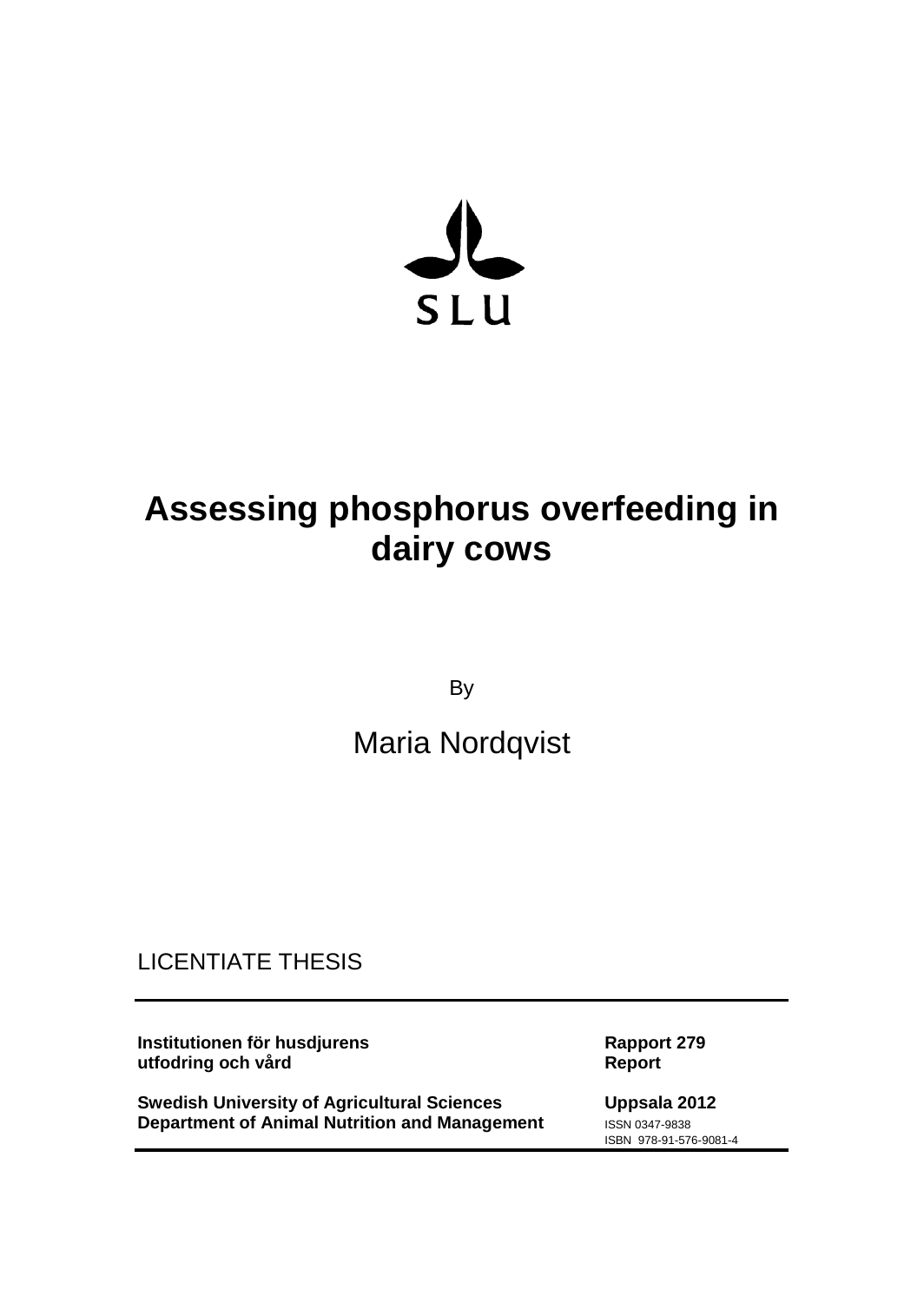### Assessing Phosphorus Overfeeding in Dairy Cows

#### Abstract

Faecal total phosphorus (TP) from dairy cows consists of a largely insoluble fraction and a soluble P fraction (SP), which mainly represents excess P. The soluble fraction increases proportionately with increased P feeding as excess P is mainly excreted with the faeces in soluble form. Determination of the acid-soluble P fraction in faeces has been suggested as a useful tool to identify excessive P feeding.

The overall aim of this licentiate thesis was to gain a better understanding of how different fractions of faecal samples can be used as tools to map P (over)feeding in dairy cows.

Paper I studied faecal excretion of different P fractions in 42 dairy cows fed a wide range of rations with varying P content ranging from approximately 70% up to 190% of their requirement. Faecal excretion of TP and SP was determined. The slope of the regression indicated that there was a significant relationship between actual measured SP and indirectly calculated regulated P. TP and SP were correlated and it was suggested that they can both serve as markers of P overfeeding

Paper II screened intake and faecal excretion of P on Swedish commercial dairy farms, with special emphasis on comparing farms with organic  $(N=14)$  and conventional  $(N=15)$  production systems. In each herd, intake of P and other nutrients in feeds was determined for 10 cows in varying stages of lactation. Milk yield and faecal content of P (TP and SP) were also determined for these cows. The results indicated that cows in both management systems consumed more P than they required. However the level of overfeeding was higher for cows in conventional systems. Pooling faecal samples from lactating cows improved the correlation between faecal P concentration and calculated P requirements. SP and TP appeared to be equally good in reflecting P intake relative to predicted requirement. It was shown that slurry samples could be used to evaluate P feeding on herd level.

In conclusion, this thesis showed that P overfeeding is greater in conventional dairy herds than in organic dairy herds and that both SP and TP in faecal samples can be used as markers of P overfeeding in dairy cows.

*Keywords*: Dairy cow, phosphorus, faeces, organic management

*Author's address:* Maria Nordqvist, SLU, Department of Animal Nutrition and Management, Kungsängen Research Centre, SE-753 23 Uppsala, Sweden *E-mail:* Maria.Nordqvist@slu.se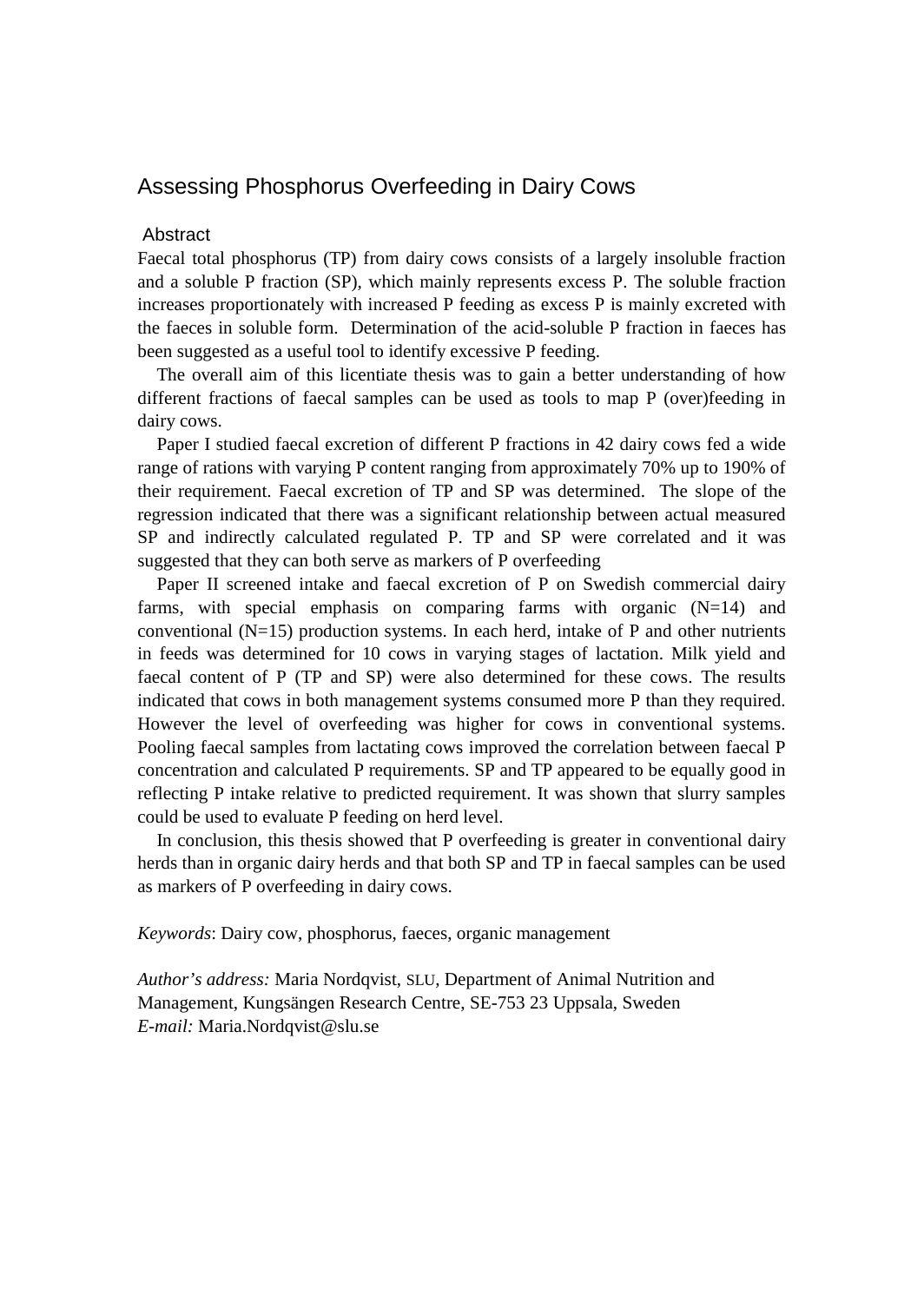# **Contents**

|                   | List of Publications                                         | 5<br>6         |  |  |
|-------------------|--------------------------------------------------------------|----------------|--|--|
| Licentiate degree |                                                              |                |  |  |
|                   | Abbreviations                                                | $\overline{7}$ |  |  |
| 1                 | <b>Introduction</b>                                          | 8              |  |  |
| 1.1               | Dietary requirement of phosphorus                            | 8              |  |  |
| 1.2               | <b>Current P recommendation</b>                              | 11             |  |  |
| 1.3               | Organic versus conventional management                       | 11             |  |  |
| 2                 | Aims of the thesis                                           | 13             |  |  |
| 3                 | <b>Materials and methods</b>                                 | 14             |  |  |
| 3.1               | Paper I                                                      | 14             |  |  |
|                   | 3.1.1 Experimental design and animals                        | 14             |  |  |
|                   | 3.1.2 Sample collection and laboratory methods               | 15             |  |  |
|                   | 3.1.3 Calculation of regulated P                             | 15             |  |  |
| 3.2               | Paper II                                                     | 15             |  |  |
|                   | 3.2.1 Experimental design                                    | 15             |  |  |
|                   | 3.2.2 Sample collection and laboratory methods               | 16             |  |  |
| 3.3               | Laboratory methods used in Papers I and II                   | 17             |  |  |
| 3.4               | Calculation of the P recommendation                          | 18             |  |  |
| 3.5               | Statistical analysis                                         | 19             |  |  |
| 4                 | <b>Results</b>                                               | 20             |  |  |
| 4.1               | Descriptive statistics                                       | 20             |  |  |
|                   | 4.1.1 Paper I                                                | 20             |  |  |
|                   | 4.1.2 Paper II                                               | 20             |  |  |
| 4.2               | Total and soluble P in faeces                                | 21             |  |  |
| 4.3               | Comparison of conventional and organic dairy herds           | 21             |  |  |
| 4.4               | Assessing P overfeeding                                      | 22             |  |  |
| 5                 | <b>Discussion</b>                                            | 25             |  |  |
| 5.1               | Practical applications                                       | 26             |  |  |
| 5.2               | P concentration in the feed                                  | 27             |  |  |
|                   | 5.2.1 Low phosphorus intake reduced dry matter digestibility | 28             |  |  |
| 5.3               | P overfeeding in Sweden                                      | 28             |  |  |
|                   |                                                              |                |  |  |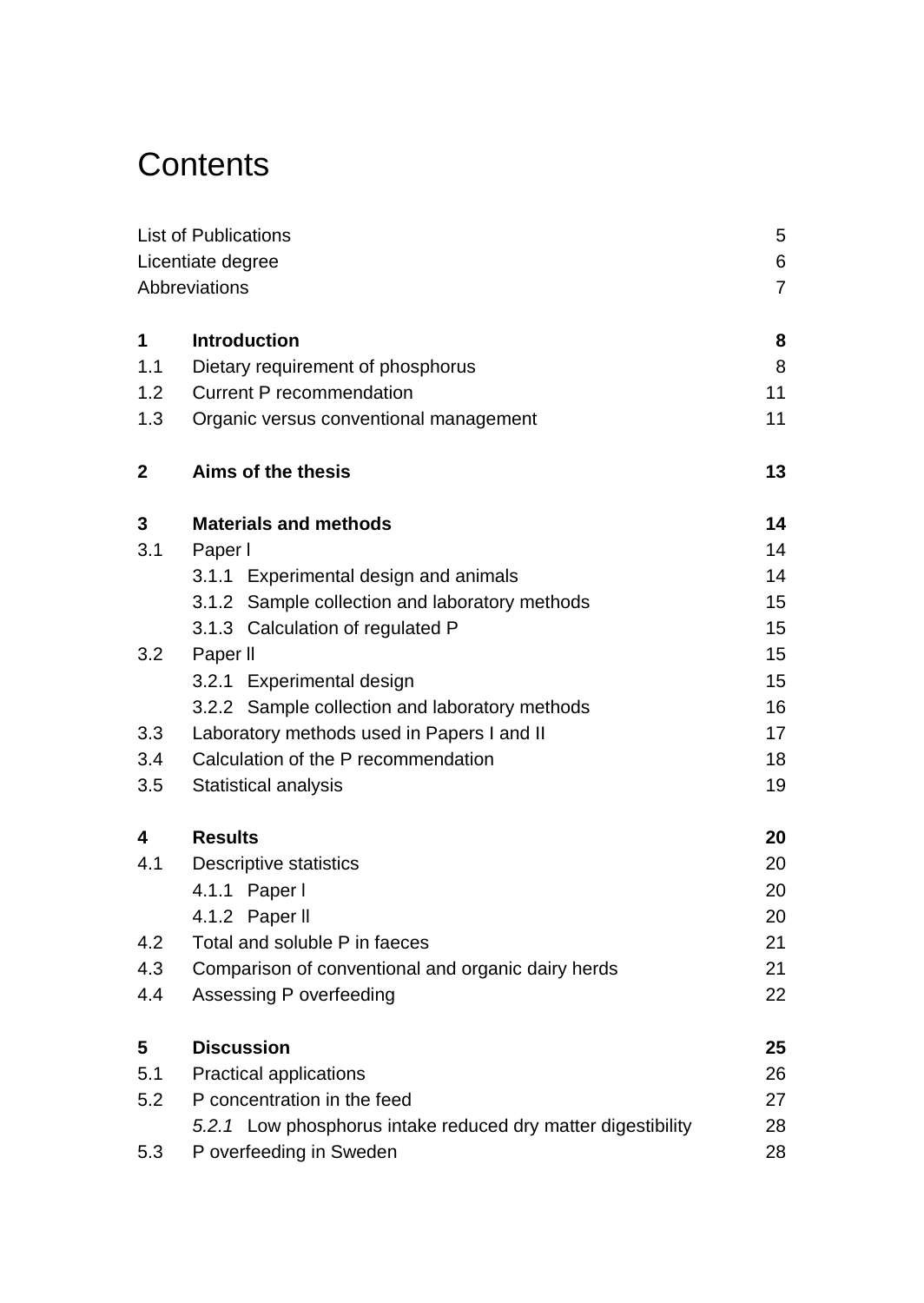| 6   | <b>Conclusions</b>                 | 31 |
|-----|------------------------------------|----|
| 7   | Populärvetenskaplig sammanfattning | 32 |
| 7.1 | Bakgrund                           | 32 |
| 7.2 | Utförda försök samt resultat       | 33 |
| 7.3 | Praktisk tillämpning av resultaten | 34 |
|     | <b>References</b>                  | 36 |
|     | <b>Acknowledgements</b>            | 39 |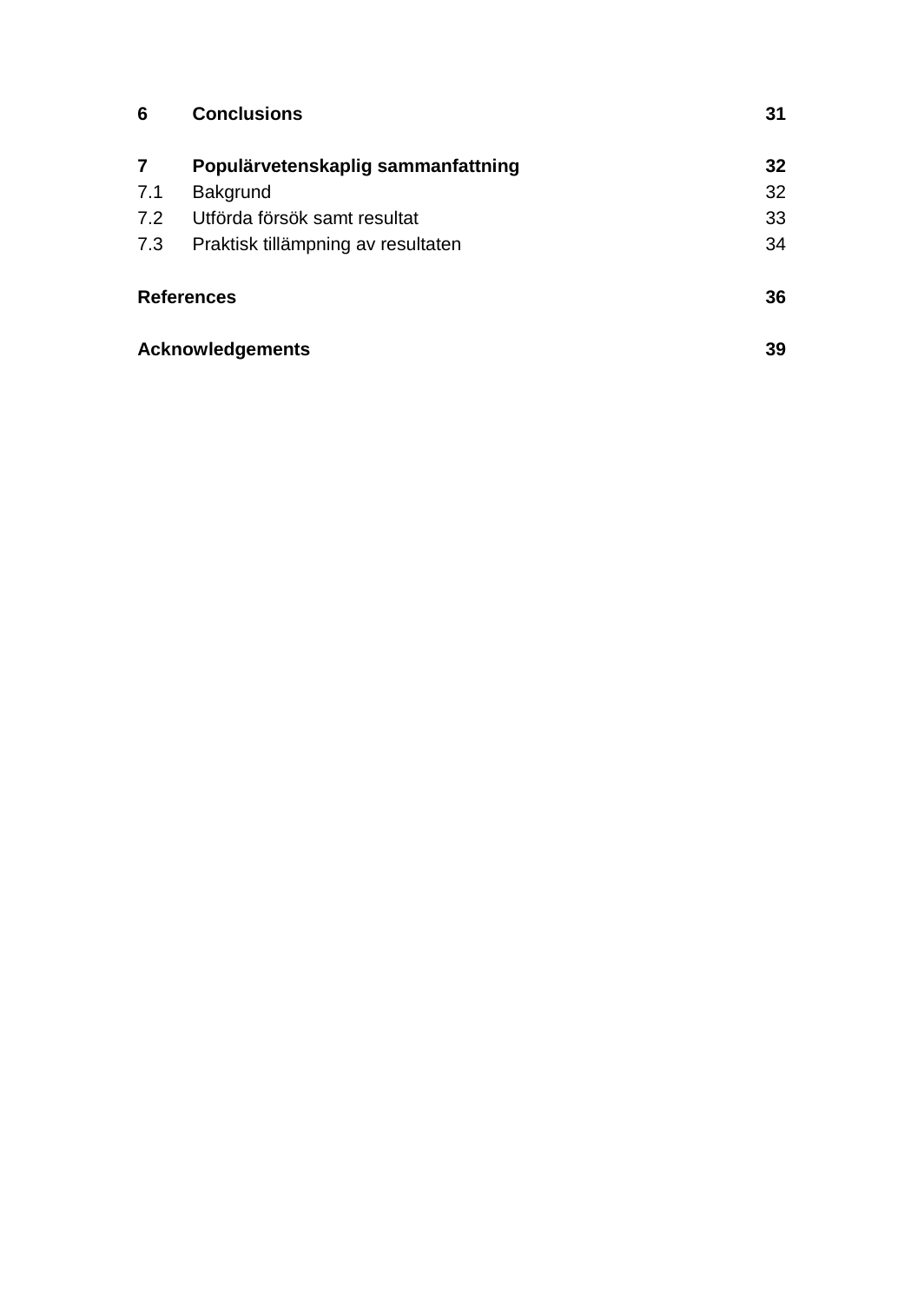## <span id="page-4-0"></span>List of Publications

This thesis is based on the work contained in the following papers, referred to by Roman numerals in the text:

- I Nordqvist, M., Spörndly, R., and Holtenius, K. Fecal phosphorus excretion in lactating dairy cows. *Submitted.*
- II Nordqvist, M., Holtenius, K., and Spörndly, R. Methods for assessing phosphorus overfeeding on organic and conventional dairy farms. *Submitted.*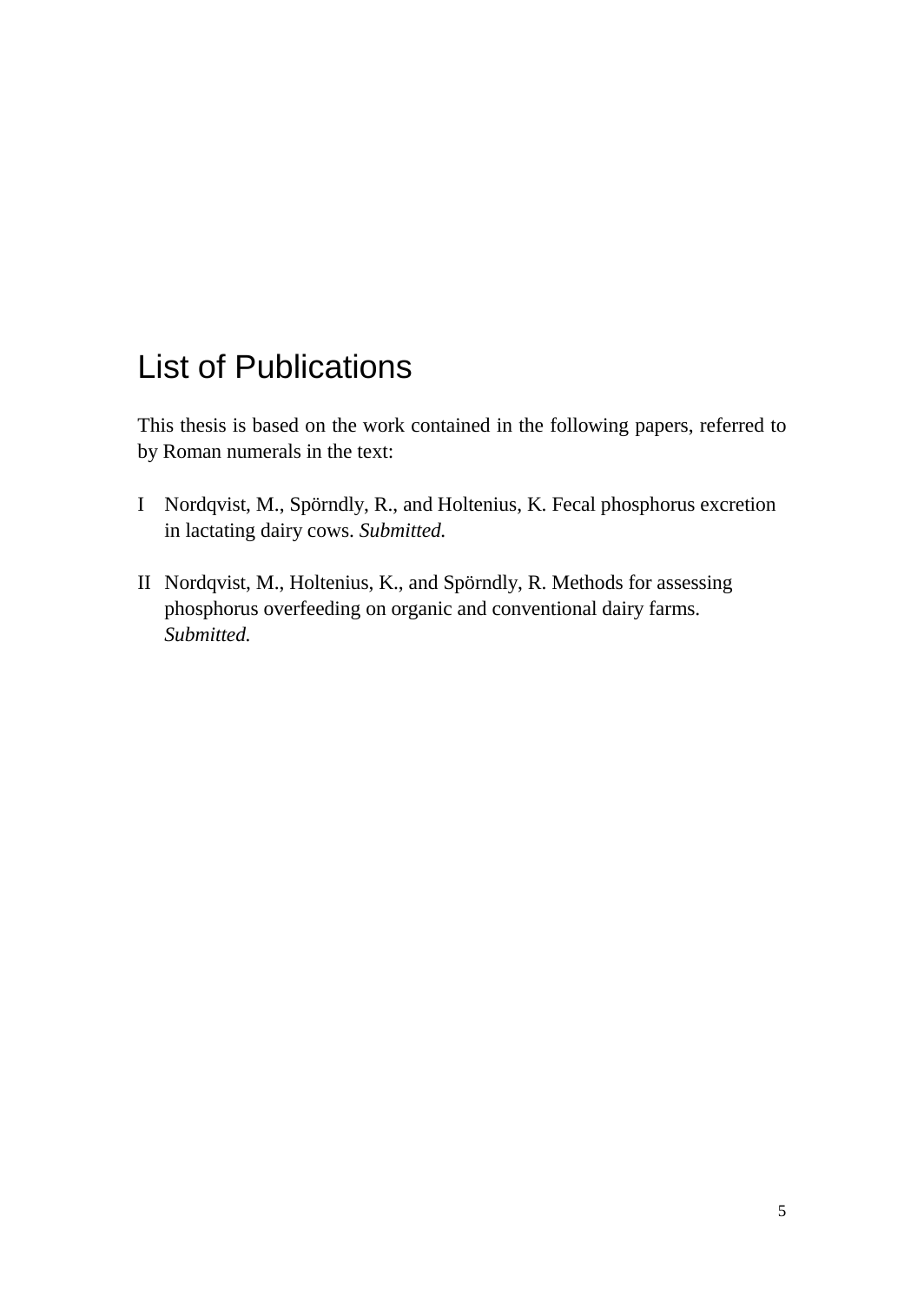## <span id="page-5-0"></span>Licentiate degree

The Licentiate degree, which requires two years of full-time postgraduate study, is intended to guarantee, by means of course work and the completion of a dissertation, that the recipient

- $\triangleright$  has demonstrated an ability to investigate and to solve problems scientifically;
- $\triangleright$  is conversant with general scientific methodology and is familiar with the more important research methods within his or her subject area;
- $\triangleright$  is knowledgeable within his or her area of expertise and has contributed to the development of this area through his or her own research ;
- $\triangleright$  is able to utilise the scientific literature within the subject area and relate it to his or her research results;
- $\triangleright$  has in the planning and execution of research, as well as in the analysis of results, worked both independently and in cooperation with others;
- $\triangleright$  has experience in presenting and discussing research results, both orally and in writing, e. g., before a board of examiners at a final public seminar.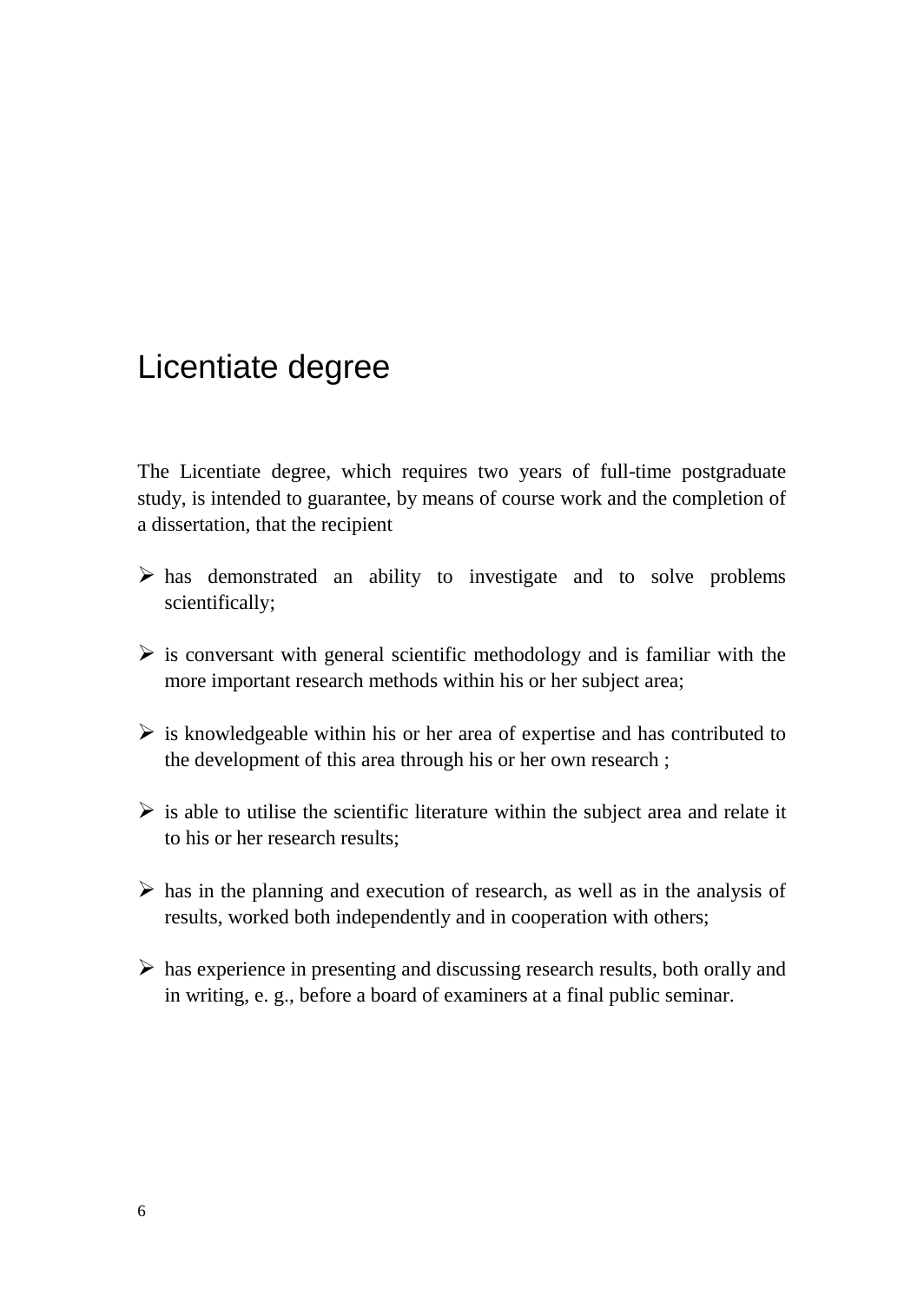# <span id="page-6-0"></span>Abbreviations

| CS <sup>-</sup> | Conventional management system |
|-----------------|--------------------------------|
| <b>DMI</b>      | Dry matter intake              |
| <b>ECM</b>      | Energy corrected milk          |
| LP              | Lactation period               |
| <b>NorFor</b>   | Nordic Feed Evaluation System  |
| <b>NRC</b>      | National Research Council      |
| <b>OS</b>       | Organic management system      |
| <b>SP</b>       | Soluble phosphorus             |
| TP              | Total phosphorus               |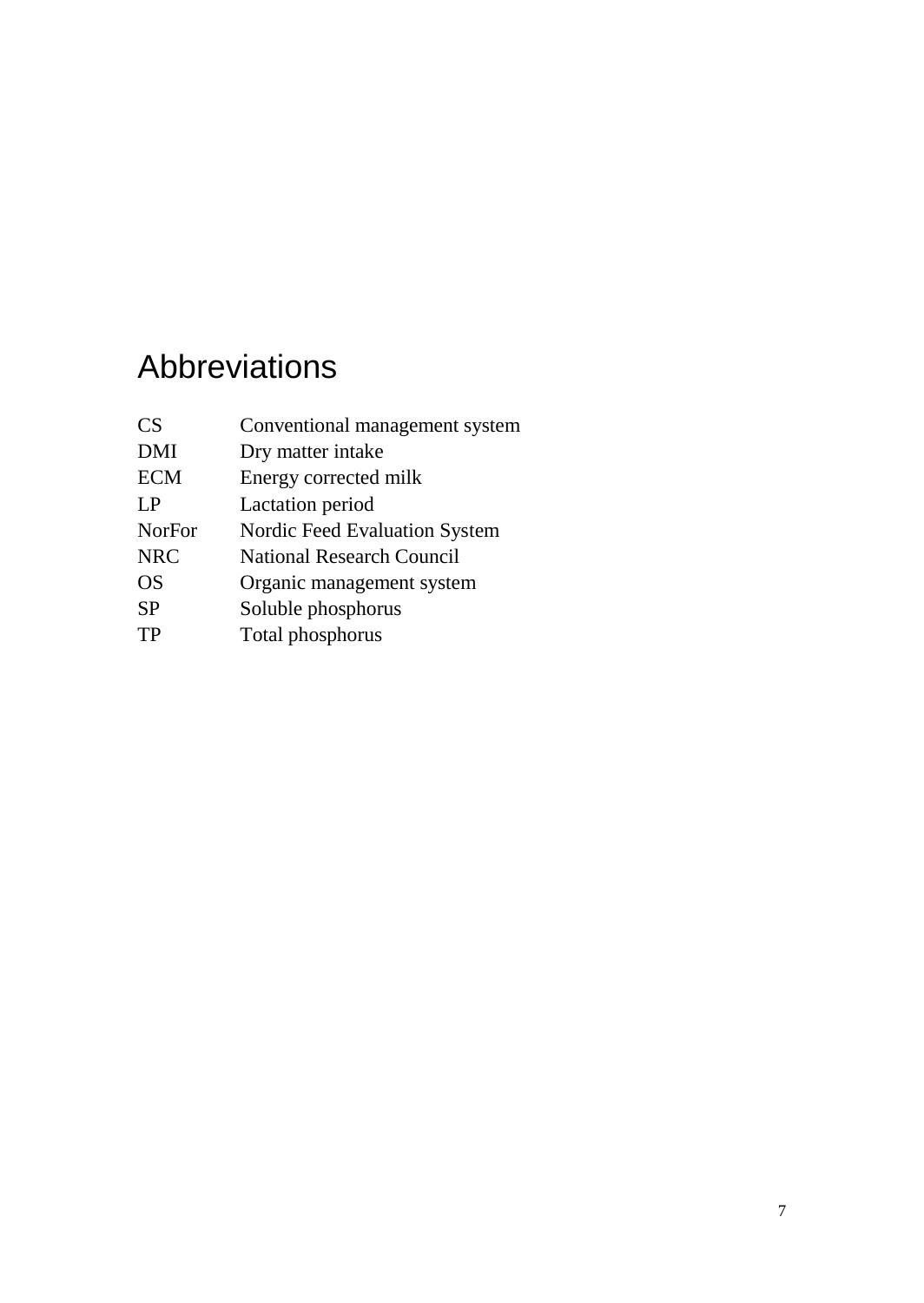## <span id="page-7-0"></span>1 Introduction

#### <span id="page-7-1"></span>1.1 Dietary requirement of phosphorus

On earth, phosphorus is a fundamental chemical element for all life forms present in every cell, e.g. within DNA. No other mineral is known to have as many functions in the metabolism as P. In animal production globally, P deficiency can cause large economic losses. In Sweden, when common feedstuffs are used P deficiency in animals is rare, and oversupplementation is more common. It is not economically sound to feed P in excess, and it is also not environmentally defensible, since inorganic P is mined from finite resources (Cordell et al., 2009). Animals do not benefit from excess P, so while they should not be fed below their requirements, their P intake should be optimised to meet these requirements. The P requirement and P utilisation by the animal are a function of several factors, such as growth, milk yield, stage of lactation and the dynamics of P transfer to and from the body reserves of the animal (Wu et al., 2001; 2000). The main store in the body of cows is the skeleton, where around 80% of the P is stored and released together with Ca (Ekelund, 2003; McDowell, 1992) regulated by the same mechanisms.

Although some absorption of P occurs in the rumen, it is marginal relative to the absorption in the small intestine (Valk et al., 2000). When the P uptake in the small intestine is higher than the requirement of the cow, the P is transported with the blood to the salivary glands, where P excretion in the saliva occurs. The microorganisms in the rumen need a constant supply of P in soluble form, which is provided by the saliva. The P recirculates via the blood and the saliva to ensure a reliable and uniform P supply to the rumen microorganisms (Figure 1). The microorganisms in the rumen also require a certain concentration of P in feed in order to be productive. If the feed is too low in P, the concentration of P is lowered in the saliva and the microorganisms become less effective, which for the cow results in poor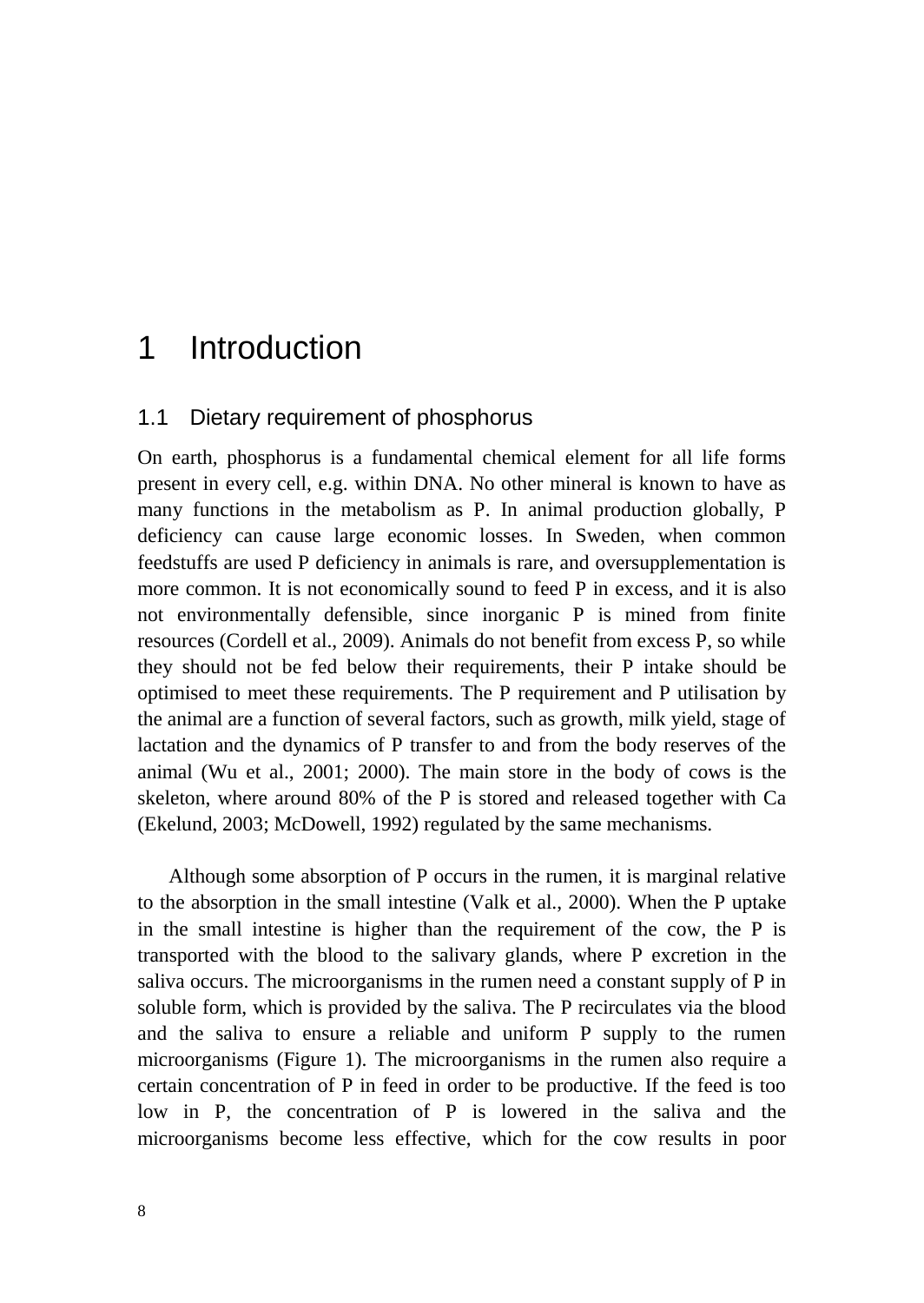appetite and lowered milk production. The feed efficiency is also reduced. Ramirez-Perez and Meschy (2005) proposes 7 g P/kg fermented organic matter as the requirement for normal rumen function.

The amount of P varies in different feed sources. For cereals and rapeseed the concentration is high,  $4-14$  g/kg DM, but the P in cereals is to a large extent bound to phytate, which makes it unavailable for monogastrics. Therefore phytase is commonly added to pig and poultry rations so that the animals make more effective use of the feed P. However for ruminants, microorganisms in the rumen have the ability to make the phytate-bound P available by the production of phytase, so there is no reason to add phytase to ruminant diets.



*Figure 1.* An illustration of P partitioning in lactating dairy cows linked with faecal P excretion. After Dou, 2010, illustration by Maria Nordqvist.

In contrast to monogastrics, ruminants do not excrete surplus P in urine and the surplus P is excreted with faeces instead (Wu et al., 2000). Increasing dietary P levels through the use of P minerals not only leads to a higher concentration of P in the faeces but, more importantly, increases the amount and proportion of P that is water-soluble and thus most susceptible to leaching to the environment (Dou et al., 2002). Dairy manure from cows fed two different dietary P levels was compared in a study by Ebeling et al. (2002). The manure was applied to different maize plots subjected to simulated rainfall and the runoff was collected and compared. The results showed a marked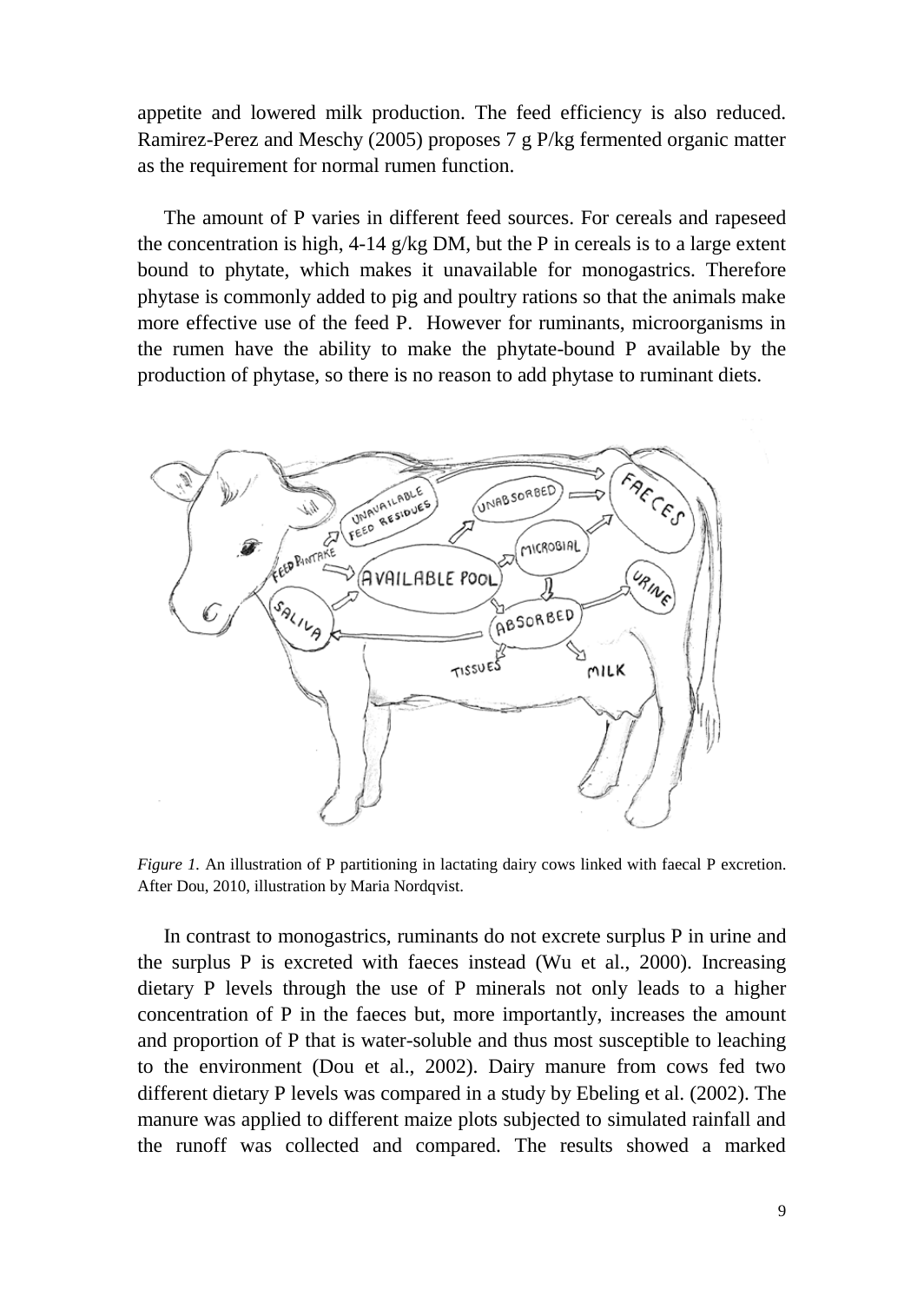difference in water-soluble P between the plots. Thus addition of inorganic P to dairy diets in excess increases the potential for P runoff losses.

Surplus P is applied to the soil with the manure and either used by the crop or, if in excess, subjected to runoff losses with rainfall. When manure P is applied to fields accumulates in the soil, it increases the risk of eutrophication in water systems. The eutrophying effects of P losses with manure relate not only to the amount of P applied to fields, but also to how easily the manure P is dissolved in rainwater and subjected to potential runoff (Kleinman et al., 2002). The chemical forms of P and their relative proportions in manure also play an important role.

To reduce pollution, cows should be given no more P than they require for production. To establish how much P the cow needs, the P fractions in faeces can be studied. Determination of total P (TP) in faeces includes a largely insoluble fraction (plant cell wall residues, microbial residues, sloughed gastric intestinal cells and digestive secretions) and a soluble P fraction (SP), mainly representing excess P (Spiekers et al., 1993).

Spiekers suggests that there is an inevitable loss of P strongly correlated to the dry matter intake (DMI) and also that a certain proportion of the P consumed is always unavailable for digestion and absorption. Using standardised factors for inevitable P losses and unavailable P, he formulated a theoretical function for the P balance where the amount of P regulated in the faeces could be calculated. The P balance found in Papers I and II was compared against this theoretical P balance (Spiekers et al., 1993).

The inorganic, water-soluble fraction of P largely represents P fed in excess of animal requirements, as suggested by Dou et al. (2002). The content of soluble P in faeces increases as more P is fed and the increase in soluble P accounts for most of the increase in faecal P. Therefore water-soluble P content in faeces samples may serve as an indicator of excessive P feeding on farms (Dou et al., 2007). By acidifying the faeces sample with a solution of HCl, interfering effects of Ca and pH in samples are removed, and the determination of acid-soluble P improves the assessment method (Dou et al., 2007; Chapuis-Lardy et al., 2004). Therefore a faecal test on 0.1% HCl extract P would have potential for use as a management tool for assessing P overfeeding on dairy farms, when used together with a benchmark representing adequate P status (Dou et al., 2010).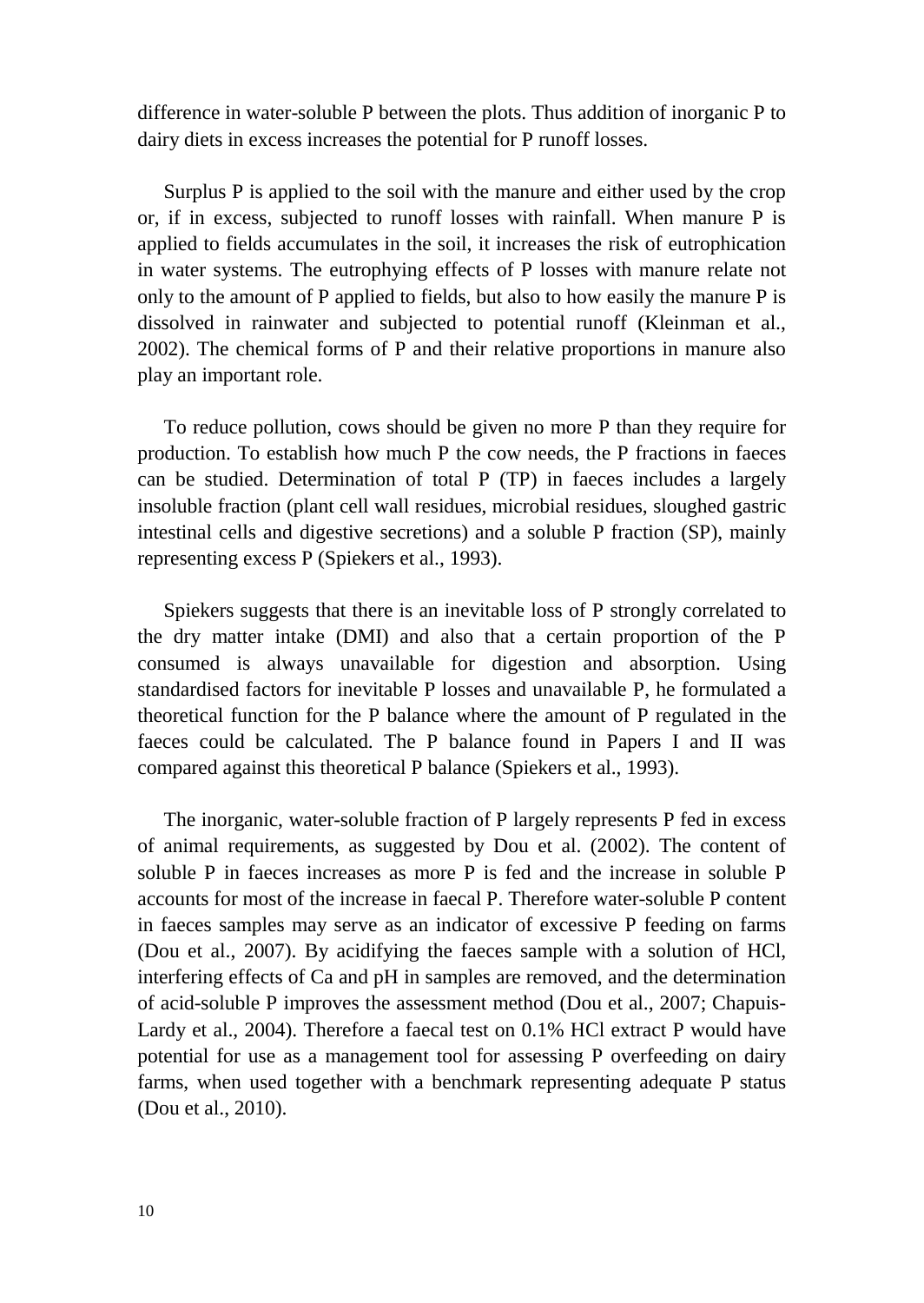### <span id="page-10-0"></span>1.2 Current P recommendation

Many studies have shown that dairy cows are often fed more P than they require according to current recommendations (Nennich & Harrison, 2008; Knowlton et al., 2004; Valk et al. 2002; Wu et al., 2001). Swedish dairy cows excrete about 5500 tonnes of P in the faeces every year (SJV, 2011; Swedish Dairy Association 2012a)

One step towards reducing P losses is to reduce the amount P in livestock feed without compromising the health of the animals. In recent decades several countries, for example Germany, the Netherlands, Denmark and the USA, have lowered their P recommendations thanks to studies showing oversupplementation of P. After studies by Ekelund (2003), the Swedish system lowered the recommendation by 11% (Spörndly, 2003; 1999).

The Nordic Feed Evaluation System for cattle (NorFor) was developed in a joint project by the farmers advisory organisations in Denmark, Iceland, Norway and Sweden in order to create a new feed evaluation system that was identical in all four countries and thus to facilitate communication between farmers, consultants and researchers (Volden, 2011). The NorFor system involves a more detailed basis for calculating the P requirement, but does not further reduce the recommended P allocation for dairy cows. For a standardsized heifer with 30 kg milk production and gaining 0.3 kg live weight per day in the beginning of pregnancy, NorFor recommends 72 g P/day or 0.35% of feed DM (Volden, 2011). For the same type of animal 71  $g/day$  was recommended by the previous Swedish system (Spörndly, 2003).

In the USA, the Nutrient Requirements of Cattle (NRC) approach is the dominant feed evaluation system. The P requirements are based on DMI and milk production. Compared with previous recommendations (NRC, 1989) the current system reduces the P intake by about 8% for a typical lactating dairy cow (NRC, 2001). It also recommends a P level of 0.35% of feed DM for a standard-sized heifer, as described above.

### <span id="page-10-1"></span>1.3 Organic versus conventional management

Swedish organic dairy production has to use 100% organically produced feeds (KRAV, 2012). In Sweden the rules for organic production also state that no mineral fertiliser should be used for crops.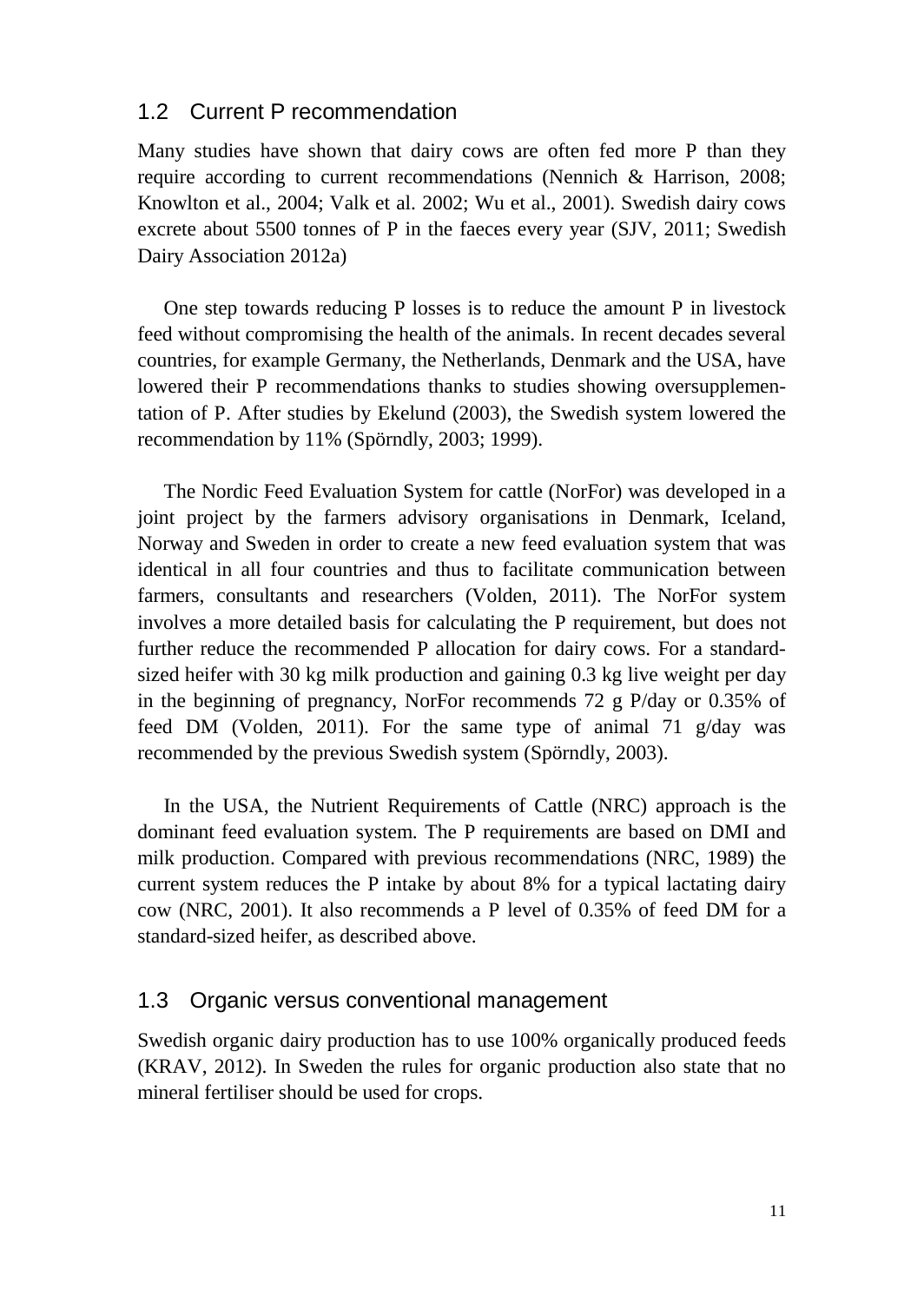Compared with conventional production, organic dairy production is characterised by a higher roughage/concentrate ratio in the diet, and feeding of roughages ad libitum. The total daily dry matter (DM) proportion of concentrate should not exceed 50% during the first three months of lactation and thereafter not more than 40% (KRAV, 2012).

Today there are 629 organic dairy farms in Sweden (12% of dairy farms) and these produced 29,944 tonnes of milk in the year ending February 2012, which was 14% more than in the previous year (Swedish Dairy Association, 2012b). A problem in supplying milk production by organic dairy cows with nutrients is that there is limited availability of commonly used protein feeds such as soybean products that are organically certified. A protein source that can be grown locally and which is used to a large extent in dairy feeding today is rapeseed and its by-products. However the P concentration in rapeseed cake is high and the P content in rapeseed meal (14 g/kg DM) is about twice that in e.g. soybean meal (7 g/kg DM). By replacing soybean products with an isonitrogenous amount of rapeseed cake in a typical diet for lactating cows, the daily P intake may increase by more than 20 % (NRC, 2001).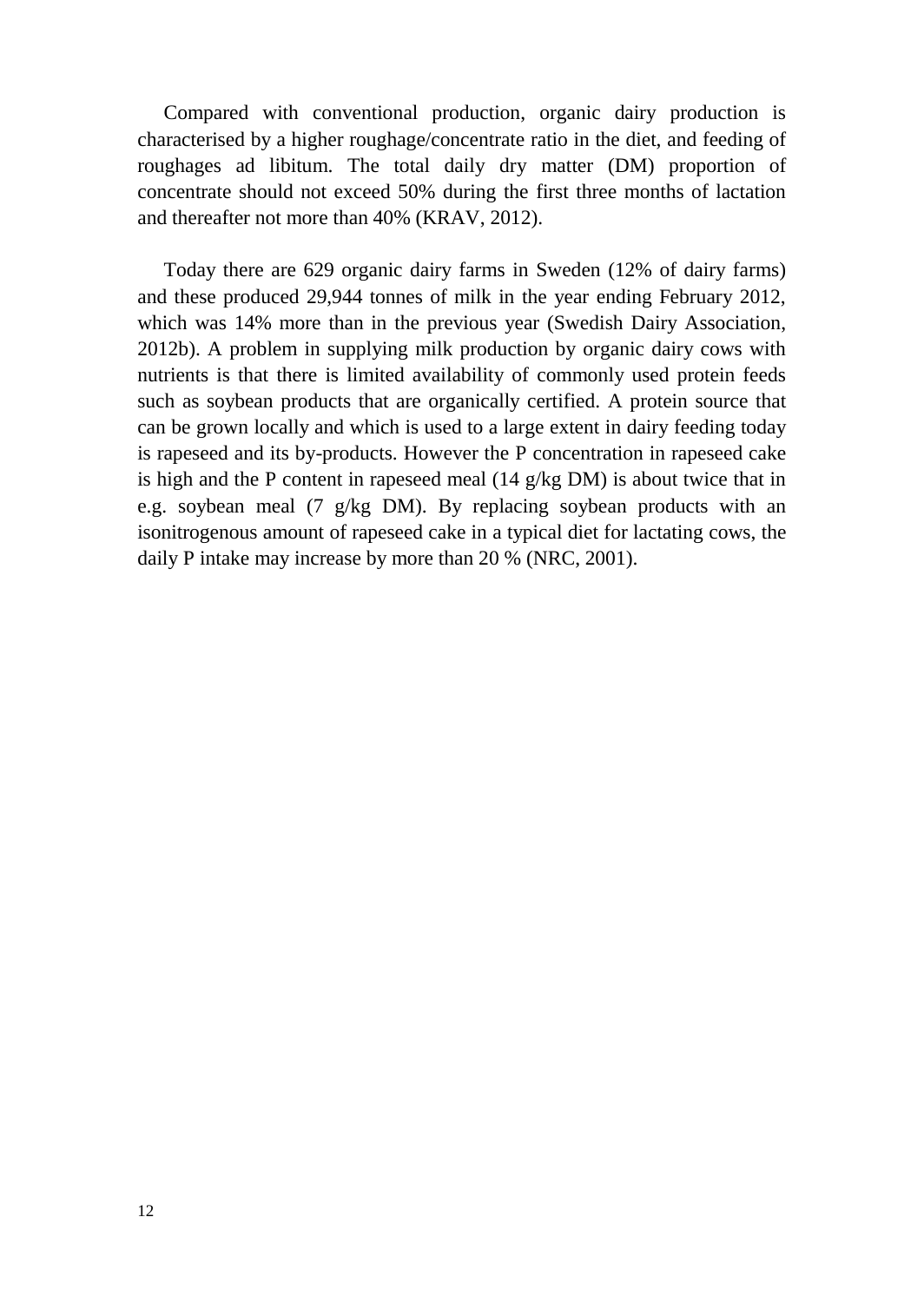## <span id="page-12-0"></span>2 Aims of the thesis

- $\triangleright$  To study faecal excretion of different phosphorus (P) fractions in dairy cows fed a range of rations with varying P content
- $\triangleright$  To study whether different P fractions in faeces can be used as tools to map possible P overfeeding in dairy cows.
- To screen P intake and faecal excretion in Swedish commercial dairy farms.
- To compare organic and conventional dairy production systems with regard to P intake and excretion.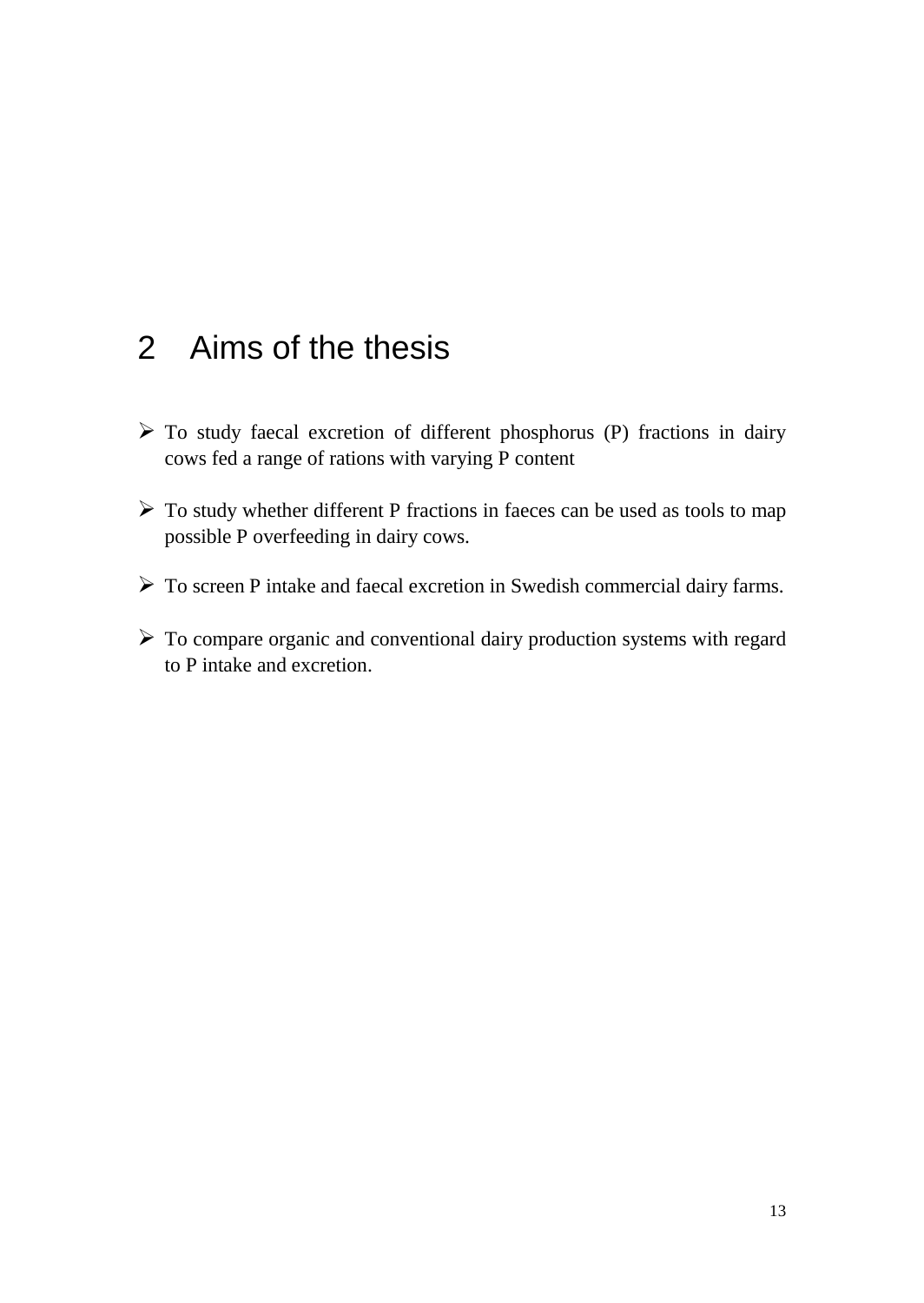## <span id="page-13-0"></span>3 Materials and methods

This thesis is based on two studies, one experimental (Paper I) and one in the field (Paper II). The experimental study was performed at Kungsängen Research Centre in Uppsala. In the field study, 29 commercial dairy farms situated in south-east Sweden were visited. Both studies were approved by the Uppsala Local Ethics Committee.

## <span id="page-13-1"></span>3.1 Paper l

#### <span id="page-13-2"></span>3.1.1 Experimental design and animals

Paper I included 42 dairy cows of the Swedish Red Breed in their mid and late lactation. They were fed to cover their energy requirements, according to Swedish recommendations for dairy cows (Spörndly, 2003) and housed indoors in a free-stall barn at Kungsängen Research centre with automatic milking system AMS (De Laval, Tumba, Sweden). They were randomly assigned to one of three diets that differed with regard to forage proportion on a DM basis. The experiment was part of a long-term study (Patel et al., 2011) in which the forage proportions were gradually increased from month 4 of lactation until drying off from 40% to 50%, from 50% to 70% and from 50% to 90% over the lactation for the three treatments, respectively. The cows were equipped with neck transponders and had access to two separate feeding areas, each with a feeding station for concentrate (De Laval, Tumba, Sweden) and 10 forage mangers placed on weighing cells (BioControl, Rakkestad, Norway), for control and recording of individual feed intake. The cows had free access to water cups and salt licks.

Half the cows (21) were fed a P-enriched concentrate and also a virtually Pfree mineral blend. The feed rations were adjusted once a week according to treatment group. The experimental design generated a large variation in P level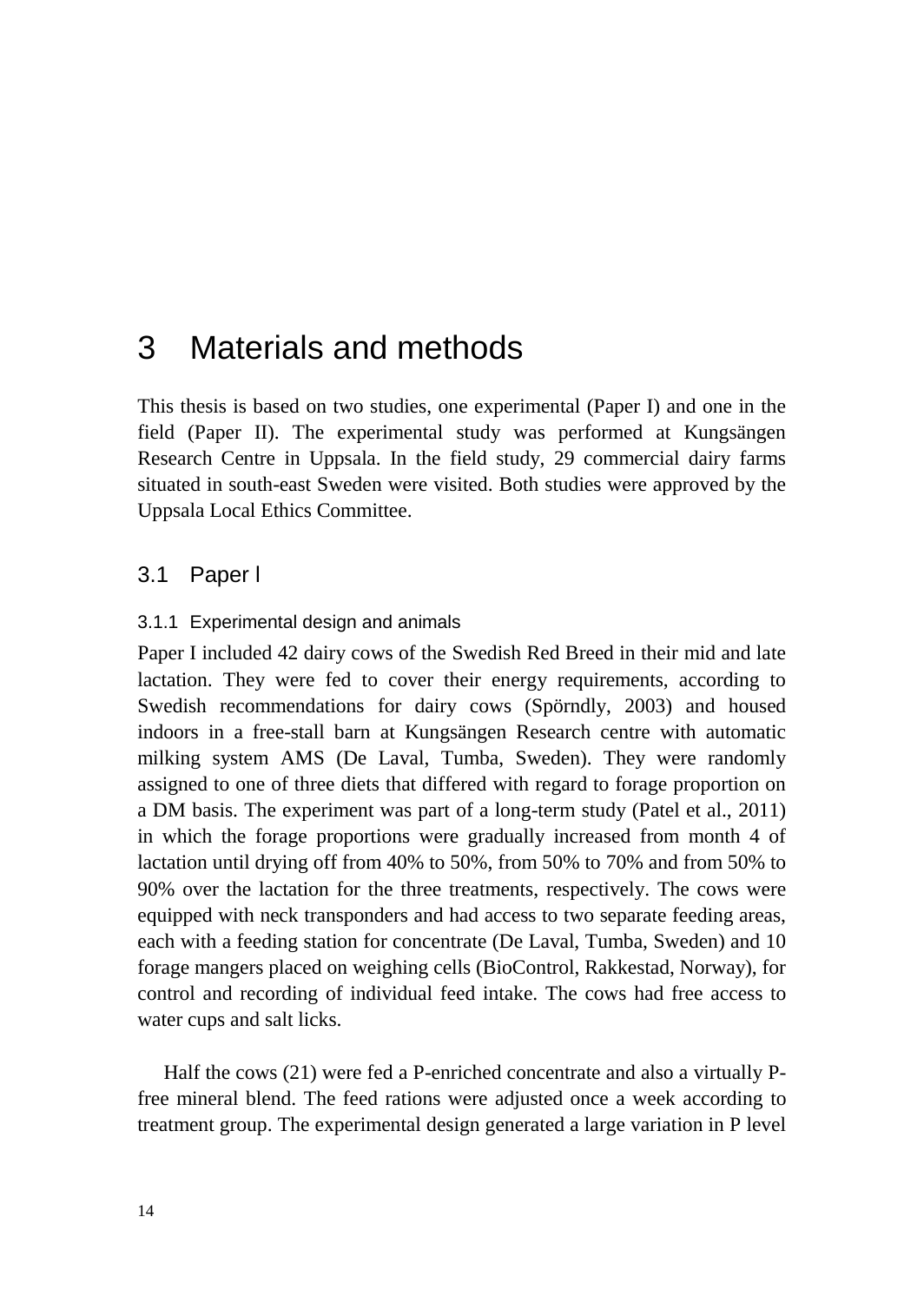irrespective of stage of lactation. For the nutritional values of the feeds, see Table 1 in Paper I.

### <span id="page-14-0"></span>3.1.2 Sample collection and laboratory methods

When the cows had adapted to the diet (after at least 14 days on the specific diet), sample collection was performed during a five-day period. Samples of feed offered were collected. Silage samples were collected daily and pooled to generate weekly samples and concentrate samples were collected weekly. Grab samples of faeces were collected in the mornings and afternoons during the collection period and frozen at -20 °C. After each collection period, the samples were thawed and the 10 samples from each cow were merged and thoroughly mixed. A representative sample was then freeze-dried and stored until analysis of content of DM, minerals, ash and acid insoluble ash (AIA). The apparent digestibility of phosphorus and organic matter was determined indirectly using the AIA in the feed and faeces as an indigestible marker (Van Keulen & Young, 1977).

Milk yield was recorded automatically at each milking. Samples for analysis of milk composition were taken once every two weeks, with a 24-hour interval.

Samples for analyses of fat, protein and lactose concentrations were preserved with bronopol (VWR International AB, Stockholm, Sweden) and stored at +4 °C. The concentrations were determined by infrared spectroscopy using MilkoScan FT120 (Foss, Hillerød, Denmark). Energy-corrected milk (ECM) was calculated according to Sjaunja et al. (1990).

### <span id="page-14-1"></span>3.1.3 Calculation of regulated P

Daily faecal excretion of regulated P was calculated according to Spiekers et al. (1993) using this model:

Intake P (g/day) – milk P (kg milk/day  $*$  0.00089) – inevitable P losses (0.9  $*$ DMI) – unavailable P (P intake  $g/day * 0.15$ ) – urine P (1  $g/day$ )

## <span id="page-14-2"></span>3.2 Paper ll

### <span id="page-14-3"></span>3.2.1 Experimental design

During the winter of 2009-2010, 14 organic and 15 conventional farms were visited once. All cows were housed indoors during the period in which the experiment was performed. The farms chosen had participated in an earlier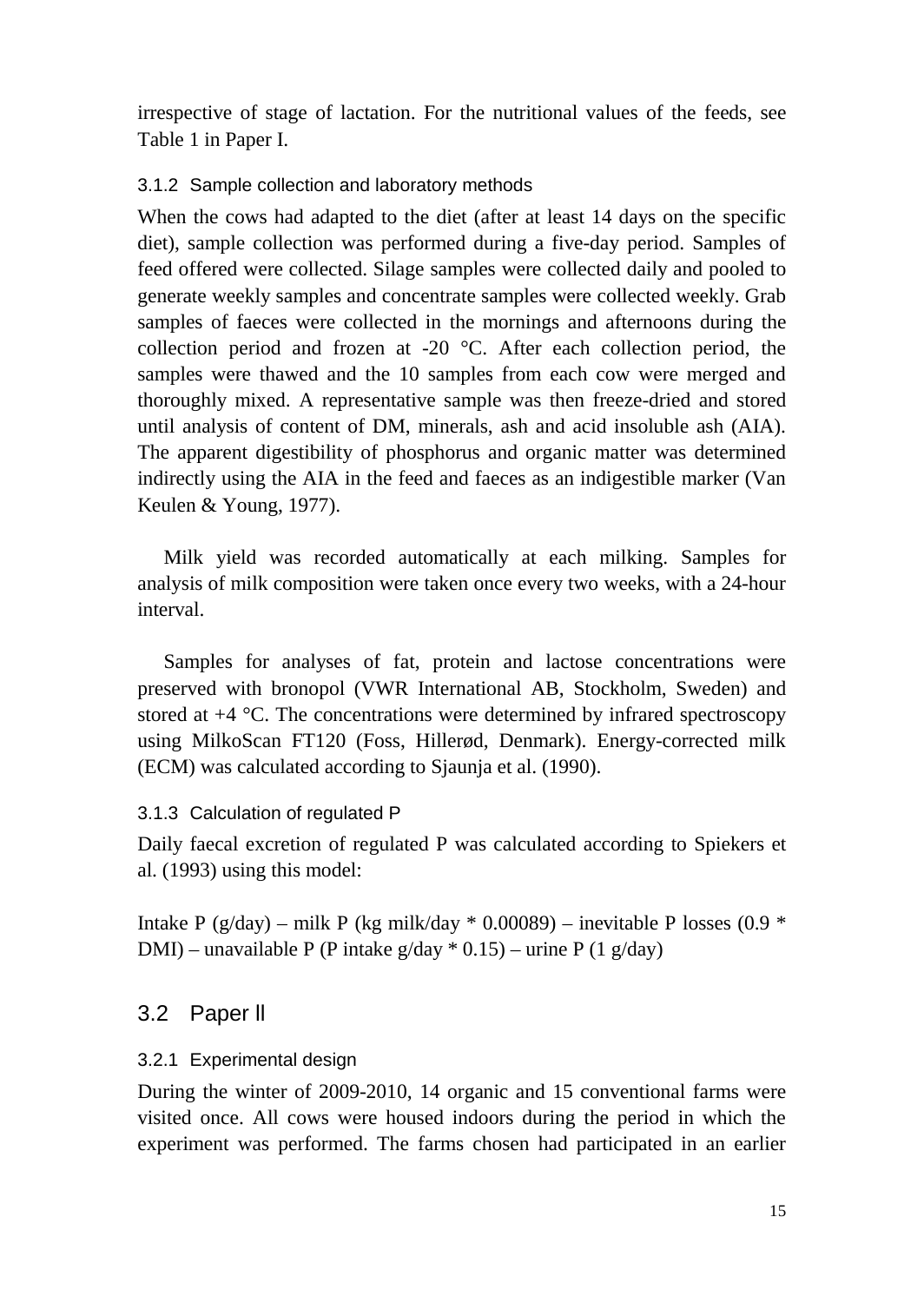field study (Fall et al., 2008). All 40 farms which took part in the earlier study (20 conventional, 20 organic) were invited to participate and 29 of them agreed. All farms with one exception, were in the Swedish official milk recording scheme.

Within each herd, 10 cows in different stages of lactation were selected for faecal sampling. These comprised three cows in early lactation (from parturition until 3 months postpartum, LP 1); three cows in mid-lactation (4-5 months after calving, LP 2); two cows in late lactation (8-10 months after calving, LP 3); and two dry cows less than two months before expected calving (LP 4). Faecal samples were obtained from each cow by rectal grab sampling, stored at -20 °C and handled individually throughout laboratory analysis. Samples of bulk stored slurry were taken on 26 of the farms and stored at -20 °C. This slurry was a mixture of faeces, urine, bedding, some feed residuals and in some cases rinse water from the milking system. Slurry samples were taken from the slurry storage tank after stirring with the pump for at least 10 minutes.

Daily feed consumption of the 10 selected cows on each farm was recorded during a 24-h period by weighing individual feed allocations or, when cows were fed in groups, by weighing the feed allocated to the group and dividing it by the number of animals. When a feeding wagon equipped with a computerised scale was used, the amount of feed was obtained from the computer. Samples of all feeds used were taken from the feeding table or from the stored feed. All forage and grain samples collected were stored at -20 °C.

Data on daily milk production by the selected cows were obtained from the official milk records closest in time, not exceeding 14 days from the visit. Data on aspects of the dairy herd, such as herd size, average yearly milk production data, cow breeds and the calving date of each cow, were collected from the Swedish official milk recording scheme.

#### <span id="page-15-0"></span>3.2.2 Sample collection and laboratory methods

After thawing, a subsample of the faeces was taken and immediately refrozen to -80 °C, followed by freeze-drying and grinding in a hammer mill using a 1-mm sieve (Kamas, Malmö, Sweden). Thereafter the samples were stored until analysis of TP. The remainder of the faeces stored at  $-20$  °C was thawed before analysis of SP. The feed samples and the samples from the slurry storage tank were thawed, dried at 60 °C overnight and ground in the same mill as the faecal samples.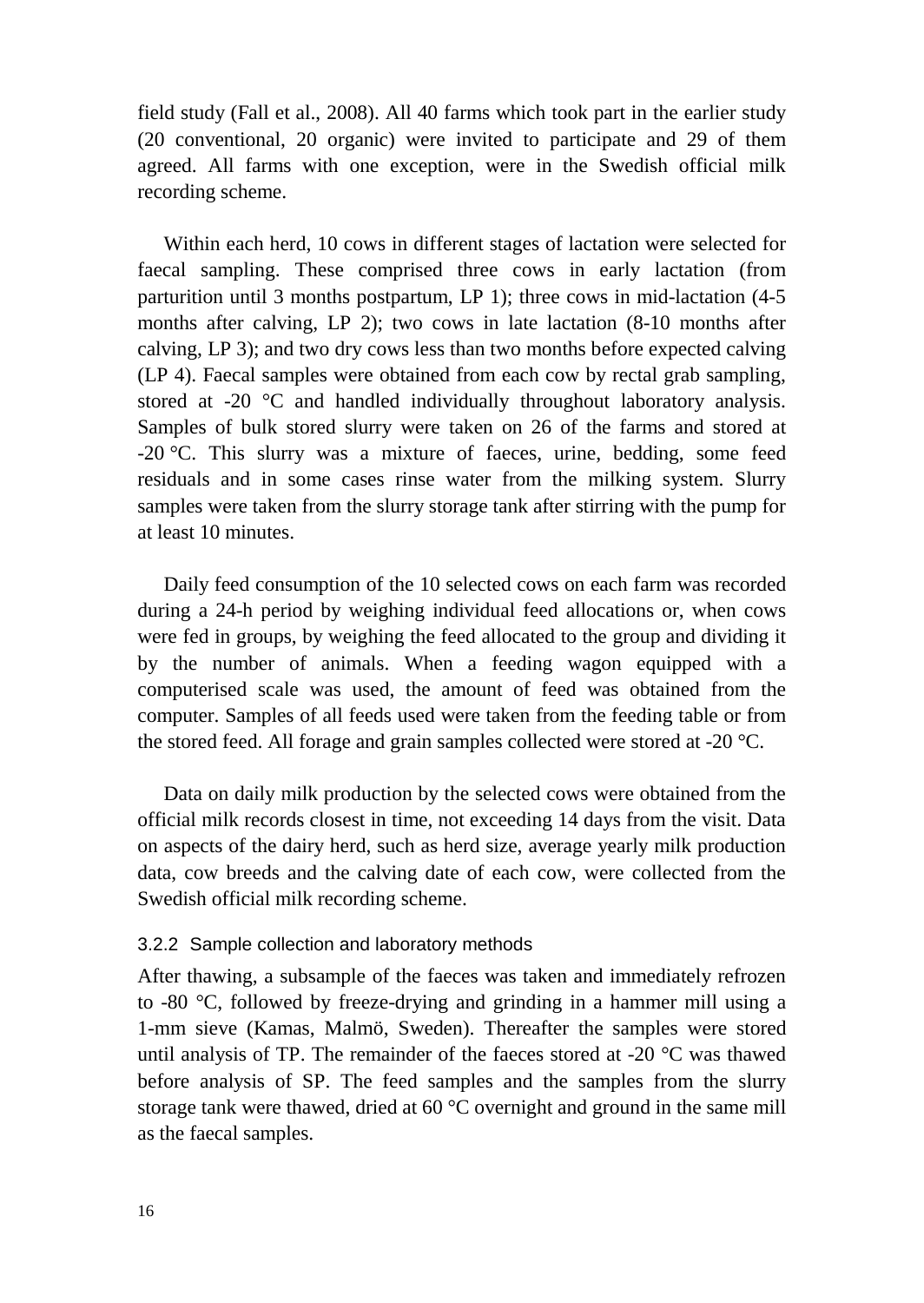In order to describe the general ration composition of the feeds, data on the composition of the concentrates were taken from the feed declarations by the manufacturers. The composition of roughages and other feeds produced on the farm was determined by commercial proximate analysis using the NIR method (Eurofins, Lidköping, Sweden). The nutrient values of interest were: content of DM, P, calcium (Ca), magnesium (Mg), metabolisable energy (ME), crude protein (CP), neutral detergent fibre (NDF) and estimated amino acids absorbed in the duodenum (AAT, calculated as described by Madsen et al. (1995).

| Study                                 |    | $\mathcal{D}_{\mathcal{L}}$ |
|---------------------------------------|----|-----------------------------|
| Number of herds                       |    | 29                          |
| Number of cows                        | 42 | 290                         |
| Feed intake determined                | X  | X                           |
| Apparent digestibility of P estimated | X  |                             |
| $TP1$ in faeces                       | X  | X                           |
| $SP2$ in faeces                       | X  | X                           |
| TP in slurry                          |    | X                           |

Table 1. *Overwiew of Papers I and II.*

<sup>1</sup>TP Total phosphorus

<span id="page-16-0"></span><sup>2</sup>SP Soluble phosphorus

### 3.3 Laboratory methods used in Papers I and II

An overview of Papers I and II is presented in Table 1. To analyse the soluble P fraction (SP) in faeces the method described by Dou et al. (2007) was used, with a slight modification. In brief, 5 g faeces were mixed with 95 mL 12 mM HCl solution and shaken in a tumble shaker for 1 h, after which the mixture was centrifuged at 1800 g for 5 min, filtered through Whatman 42 paper and inorganic P was measured using a commercially available colorimetric kit (PH 1016 RANDOX, 2010 Crumlin, UK).

The TP concentration in feed, faeces and slurry samples was analysed by plasma emission spectrometry at an accredited commercial laboratory (Agrilab, Uppsala, Sweden).

Dry matter content of the feeds and faeces was determined by overnight drying at 105 °C and ash content was determined by heating the samples to 550°C for 3 h. In order to adjust for losses of volatiles, silage DM was corrected as described by Rammer (1996). Conventional chemical analyses of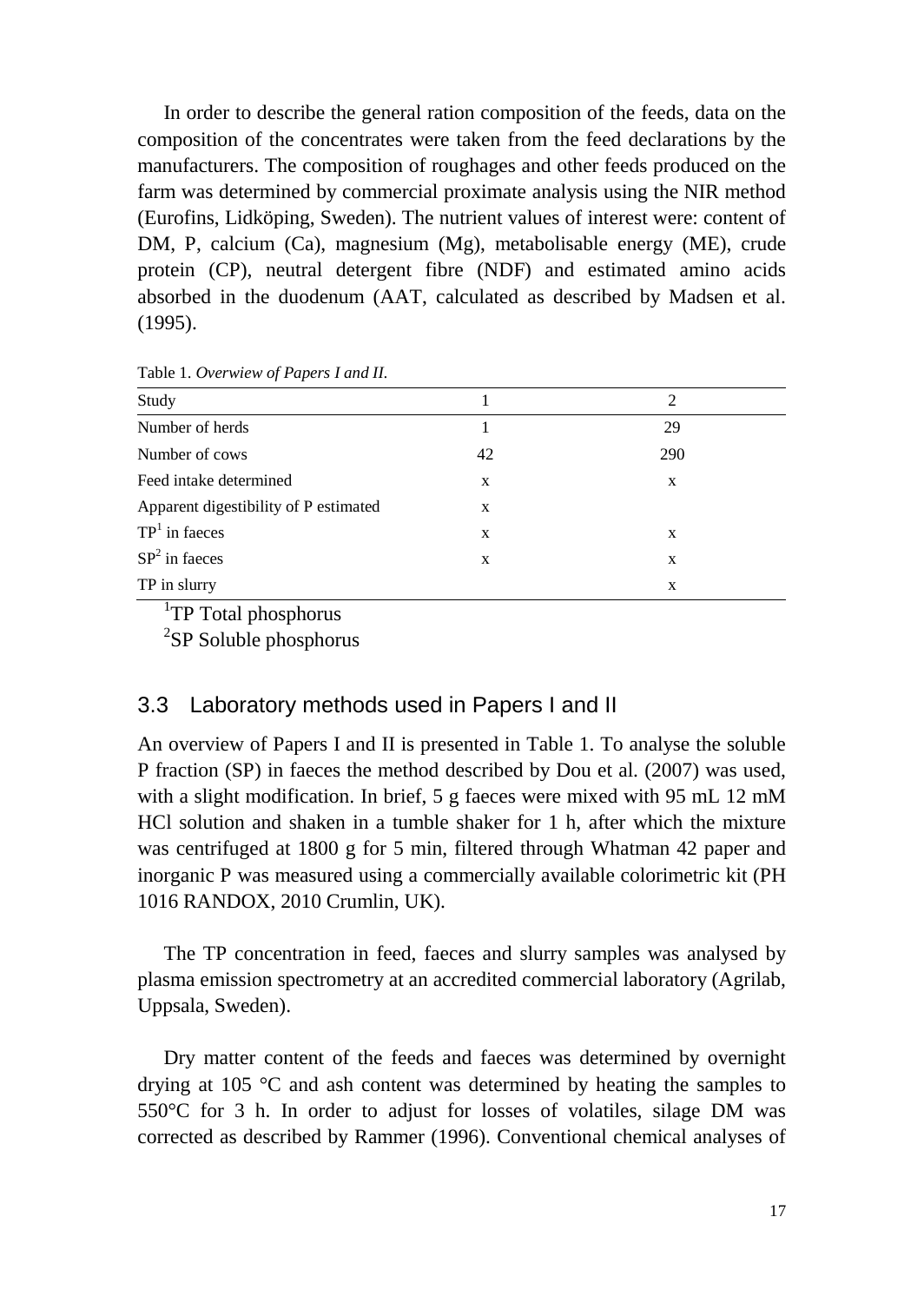the feed: DM, NDF, ADF, lignin, CP, water-soluble carbohydrates and calculations of ME were performed as described by Bertilsson & Murphy (2003).

### <span id="page-17-0"></span>3.4 Calculation of the P recommendation

The P recommendation for each cow was calculated for one day according to NRC (2001) and the Nordic Feed evaluation system NorFor (Volden, 2011). The P requirement according to NRC is expressed as part of daily feed DMI, while the P requirement according to NorFor uses daily milk production, body weight and gestation time as input and is expressed in g per day, or as a percentage of daily DM feed intake. The level is in accordance with previous Swedish and Danish recommendations (NorFor, 2007).

The P recommendation ( $g/day$ ) according to NRC in Papers I and II was calculated as:

(DMI \* 0.01\* P % of DMI)\*1000

Where P as a percentage of DMI ranges from 0.22 to 0.36, according to volume of daily milk production (NRC, 2001), see Table 2.

| Milk, kg    | P, % of DM |  |  |
|-------------|------------|--|--|
| 0, dry cows | 0.22       |  |  |
| $1 - 35$    | 0.32       |  |  |
| 35-45       | 0.35       |  |  |
| 45-54.4     | 0.36       |  |  |
| 54.4<       | 0.38       |  |  |

Table 2. *NRC recommendations in percent of DM.*

The P recommendation ( g/day) according to NorFor in Papers I and II was calculated as:

 $(0.03*BW) + (1.6*ECM) + (12*LWG) + (0.000334 DIP2 - 0.053* DIP + 1)$ 

where LWG is live weight gain for primiparous cows, which was set to 0.25 kg, BW is body weight in kg and DIP is days in pregnancy.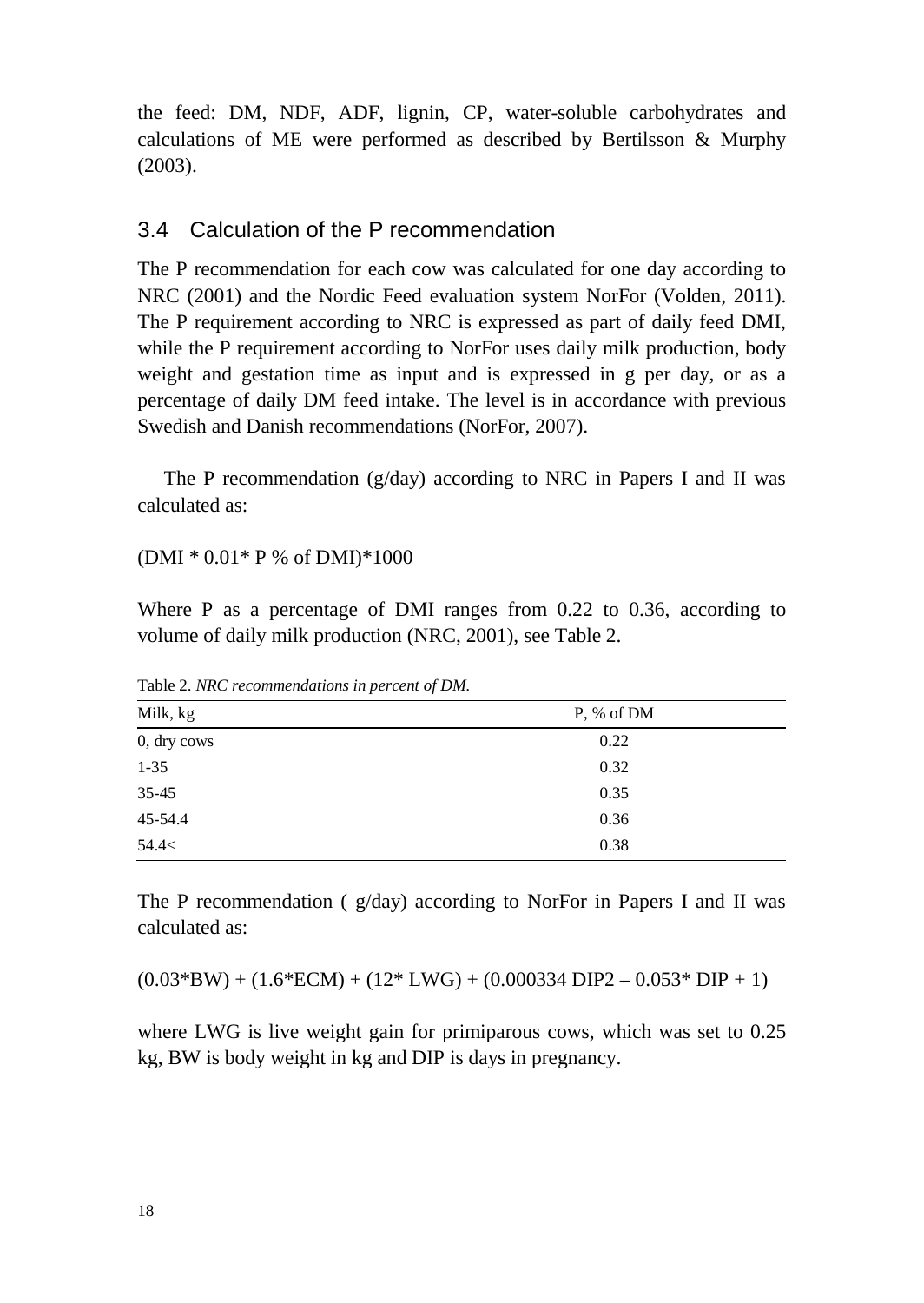## <span id="page-18-0"></span>3.5 Statistical analysis

The software SAS (SAS 9.3, SAS Institute Inc. Cary, USA) was used for all statistical calculations. The different models are described in Papers I and II.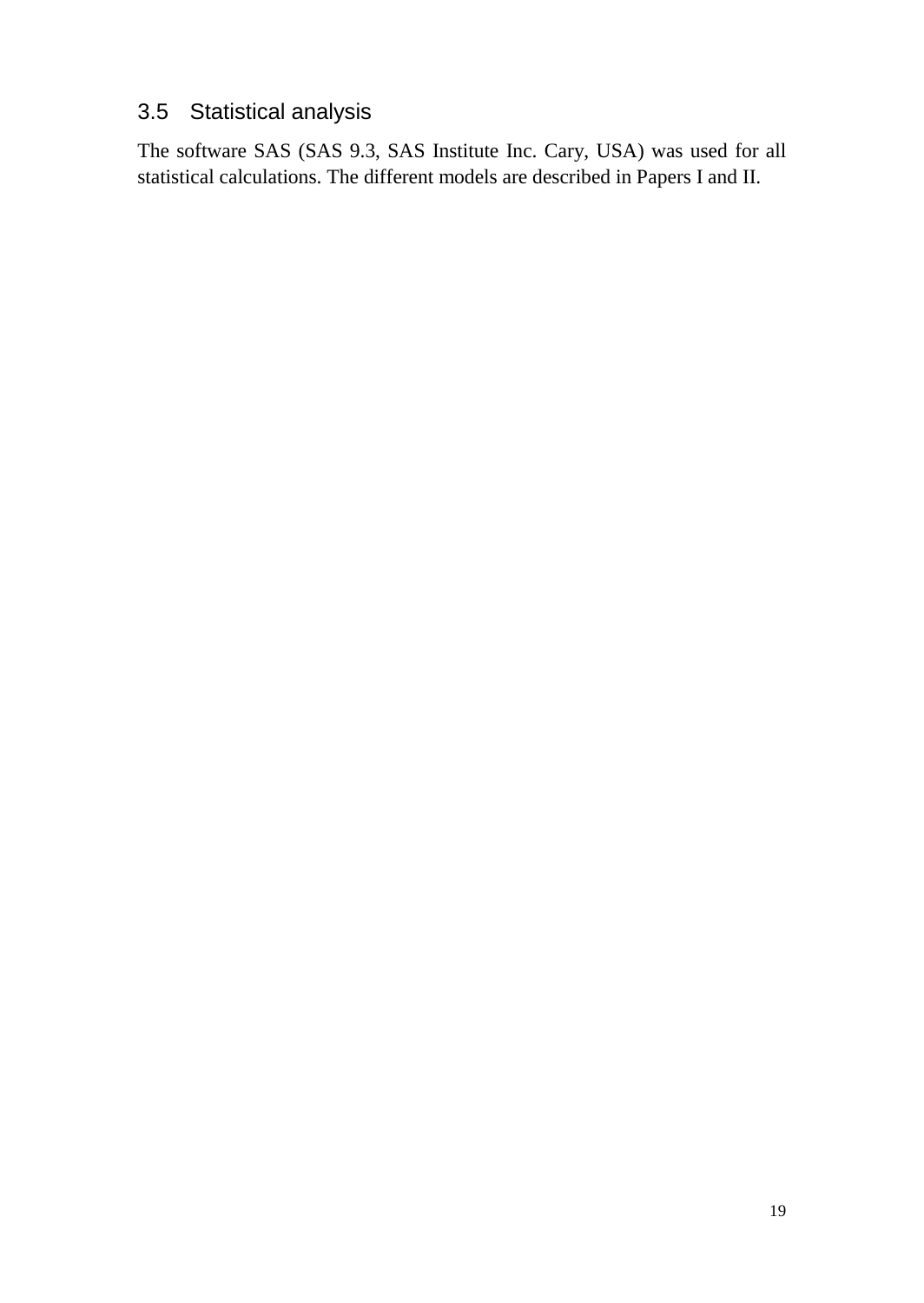## <span id="page-19-0"></span>4 Results

The results obtained in the different studies are summarised below. For more detailed results, see Papers I and II.

## <span id="page-19-1"></span>4.1 Descriptive statistics

#### <span id="page-19-2"></span>4.1.1 Paper l

The study reported in Paper I was based on observations of 42 cows of the Swedish Red breed, 21 which were fed P-enriched concentrate. For all cows the mean BW was 630 kg and the average milk yield was 33 kg ECM per day. Dietary P ranged from 2.2-6.4 g/kg DM. The apparent P digestibility ranged from 21%-73% and was negatively correlated to the P content of the diet ( $r=$  -0.51) and to P intake in relation to that recommended by NRC  $(r = 0.5)$  and NorFor  $(r = -0.55)$ .

### <span id="page-19-3"></span>4.1.2 Paper ll

The 14 organic and 15 conventional herds studied in Paper II were of comparable size, with an average herd size of around 70 cows. In each herd, feed intake was recorded for 10 cows representing four different lactation stages and P intake was calculated. The cows were 38% Swedish Holstein and 55% Swedish Red in organic herds and 30% Swedish Holstein and 67% Swedish Red in conventional herds. Free stall systems were more common in organic herds (11 out of 14) than in conventional (8 out of 15). The feeding was managed differently depending on the housing system. Most conventional systems used separate feeding, with the concentrate fed separately from the roughage. For the organic systems, feeding a mixture or feeding the roughage separately from the concentrate were equally common. The average milk yield per cow per year was 8882 kg ECM for organic systems and 9976 kg ECM for conventional.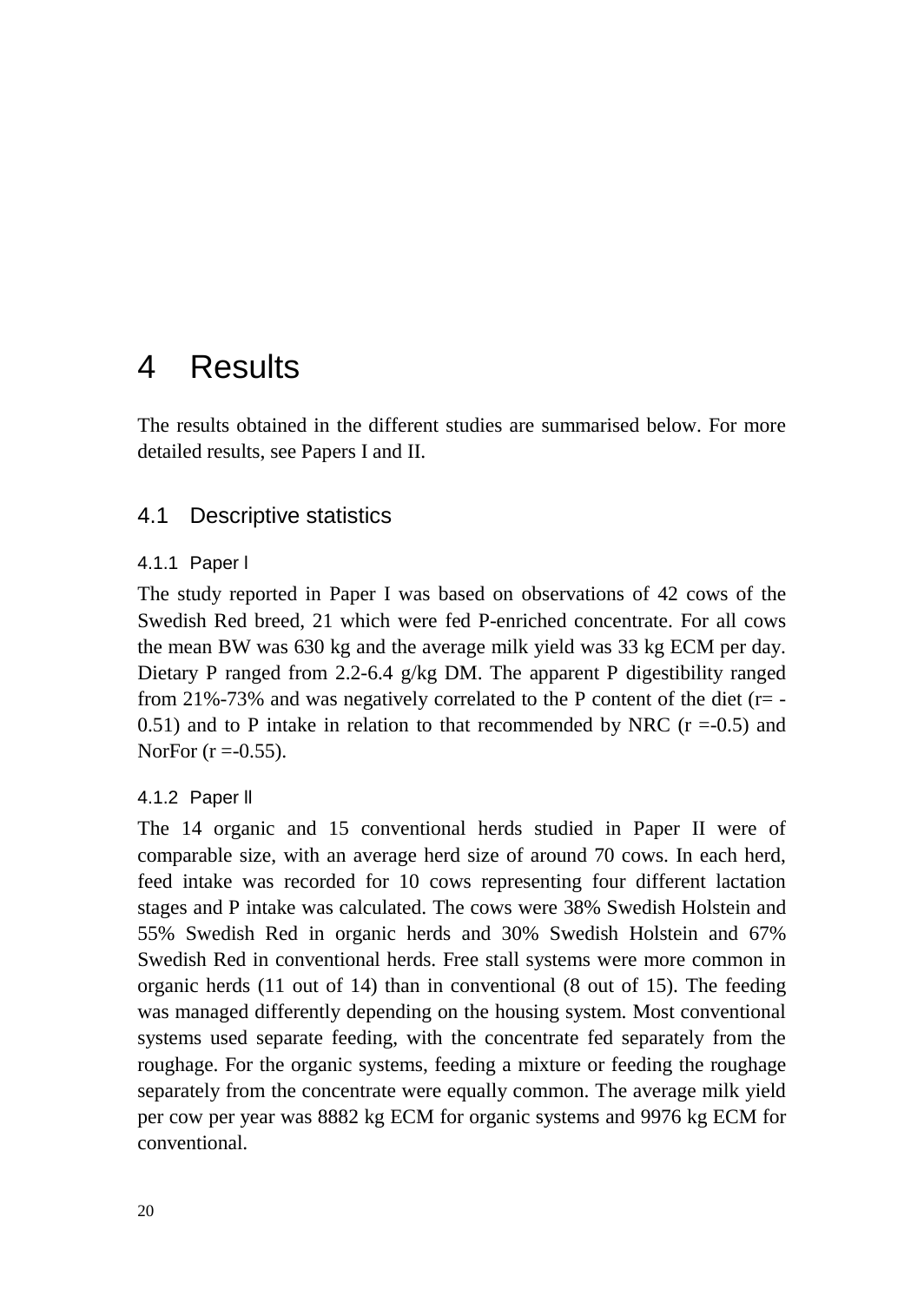### <span id="page-20-0"></span>4.2 Total and soluble P in faeces

There were significant linear relationships between TP and SP in both studies, with 89% of the variation in TP explained by SP in Paper I and 67% in Paper II (Figure 2). Furthermore there was a significant relationship between measured SP and the indirectly regulated P, calculated using the Spiekers et al. (1993) model in Paper I (Calculated regulated  $P = 0.83$  SP + 2.2;  $R^2 = 0.71$ ). Thus for each 1 g increase in SP in faeces, the calculated excreted regulated P increased by 0.83 g. There were also significant positive relationships between the dietary P content and both TP and SP content. Each unit increase in dietary P concentration (g/kg of feed DM) was associated with an increase of 2.78 g faecal TP and 2.43 g SP per kg DM, see Figure 3 in Paper I.



*Figure 2.* Total phosphorus (TP) in relation to soluble P (SP) in dairy cow faeces in Paper I ( $\times$ ) and Paper II  $(\triangle)$ .

#### <span id="page-20-1"></span>4.3 Comparison of conventional and organic dairy herds

For detailed results, see Tables 1-3 in Paper II.

On average, the cows in conventional herds were fed 11% more P than the cows in organic herds. The DMI was higher in conventional herds (22.8 kg) than in organic herds (21.7 kg). The content of TP and SP in the faeces was higher for conventional herds 29% and 36%, respectively.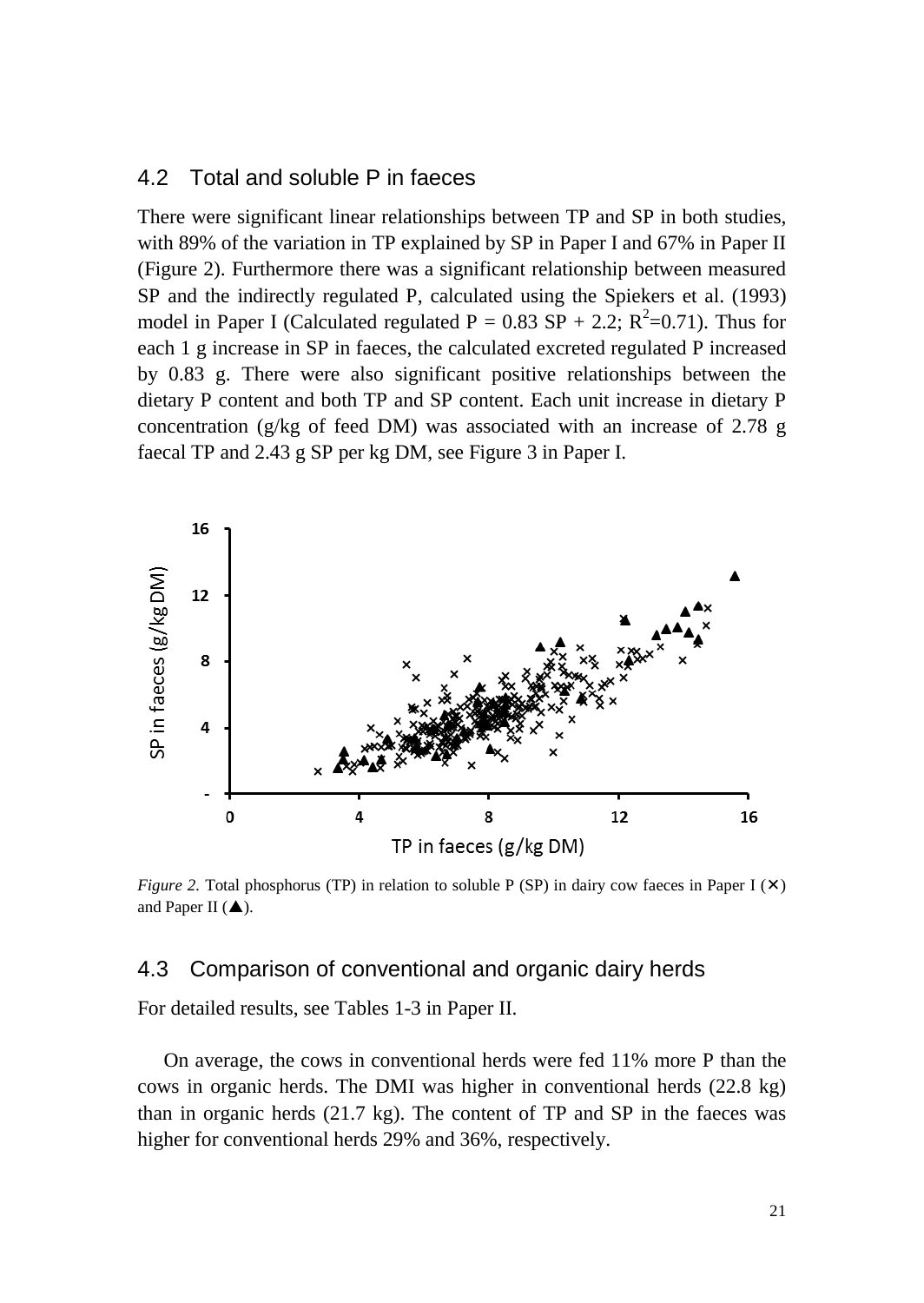There were significant differences in P excretion between the management systems during the lactation periods, but not during the dry period, see Figure 1 in Paper II.

## <span id="page-21-0"></span>4.4 Assessing P overfeeding

There was a linear relationship ( $R^2$ =0.82) between SP and the P requirement according to NRC (2001). Thus a P intake of 100% of the requirement according to NRC (2001) gave rise to 3.46 g SP/kg faecal DM. The relationship between SP and the P requirement according to NorFor (2007) was somewhat weaker  $(R^2=0.71)$  (Figure 3).



*Figure 3.* Soluble phosphorus (SP) in relation to P feeding rate as a percentage of the P requirement of a dairy cow calculated by the NorFor  $(\times)$  and NRC  $(\blacklozenge)$  methods in Paper I.

The mean P content of the feed for all cows in Paper II was 3.7 g/kg DM, with a range from 2.1 to 5.2 g/kg DM.

The overfeeding of P was higher according to NorFor compared with NRC. The cows in organic herds were fed on average 125% of the NorFor recommendation of P and the cows in conventional herds were fed 130%. As regards the NRC P level, the organic herds were in average fed 113% of the recommendation and the conventional herds 118%.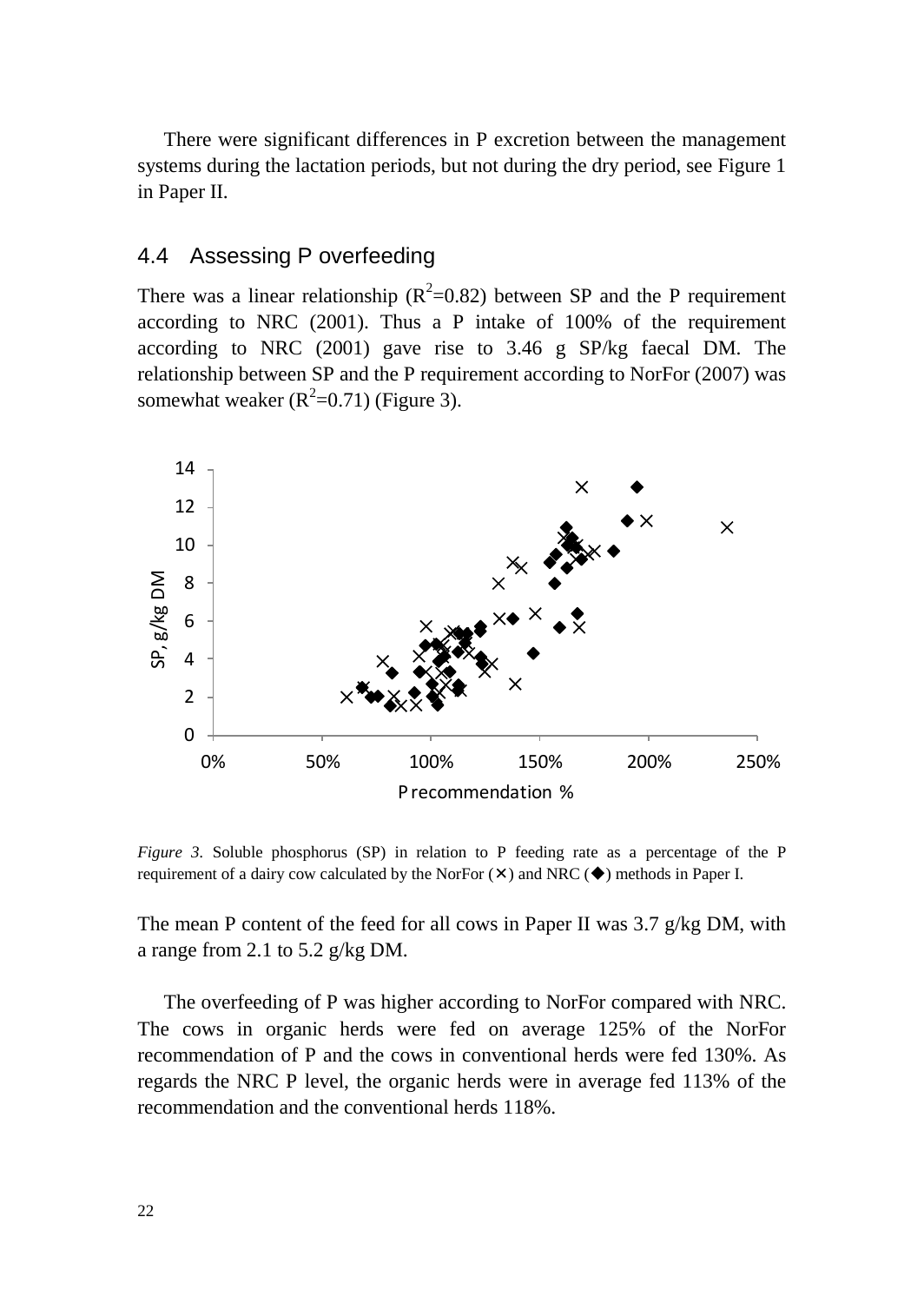In order to examine the accuracy of TP and SP as possible indicators of P overfeeding, the relationship between the feeding level according to NRC and NorFor and TP or SP was tested. The relationship was poor when all cows were included. The relationship between the NRC feeding level and SP or TP was stronger when only lactating cows were included. Basing the correlation coefficients on an average of 10 cows on each farm and on 8 lactating cows on each farm further strengthened the correlation.

When the diets were calculated minus the P from mineral supplement, there was still a marked overfeeding in both systems (data not shown). Without the P supplement, more than 75% of the cows were still fed above the NRC recommendations for P. In late lactation, i.e. 8-10 months after calving (LP 3), 52% of the cows in organic herds were fed over the recommendations even without the mineral supplement, as were 76% of the cows in conventional herds. For cows in earlier lactation (LP 1 and 2), the corresponding proportion of cows was even higher, while the dry cows (LP 4) received 93% of the recommendation in organic herds and 89% in conventional. Thus the dry cows were more overfed with P proportionally than the lactating cows, as can be seen in Figure 4. Lactating cows in LP 3 were least oversupplemented with P.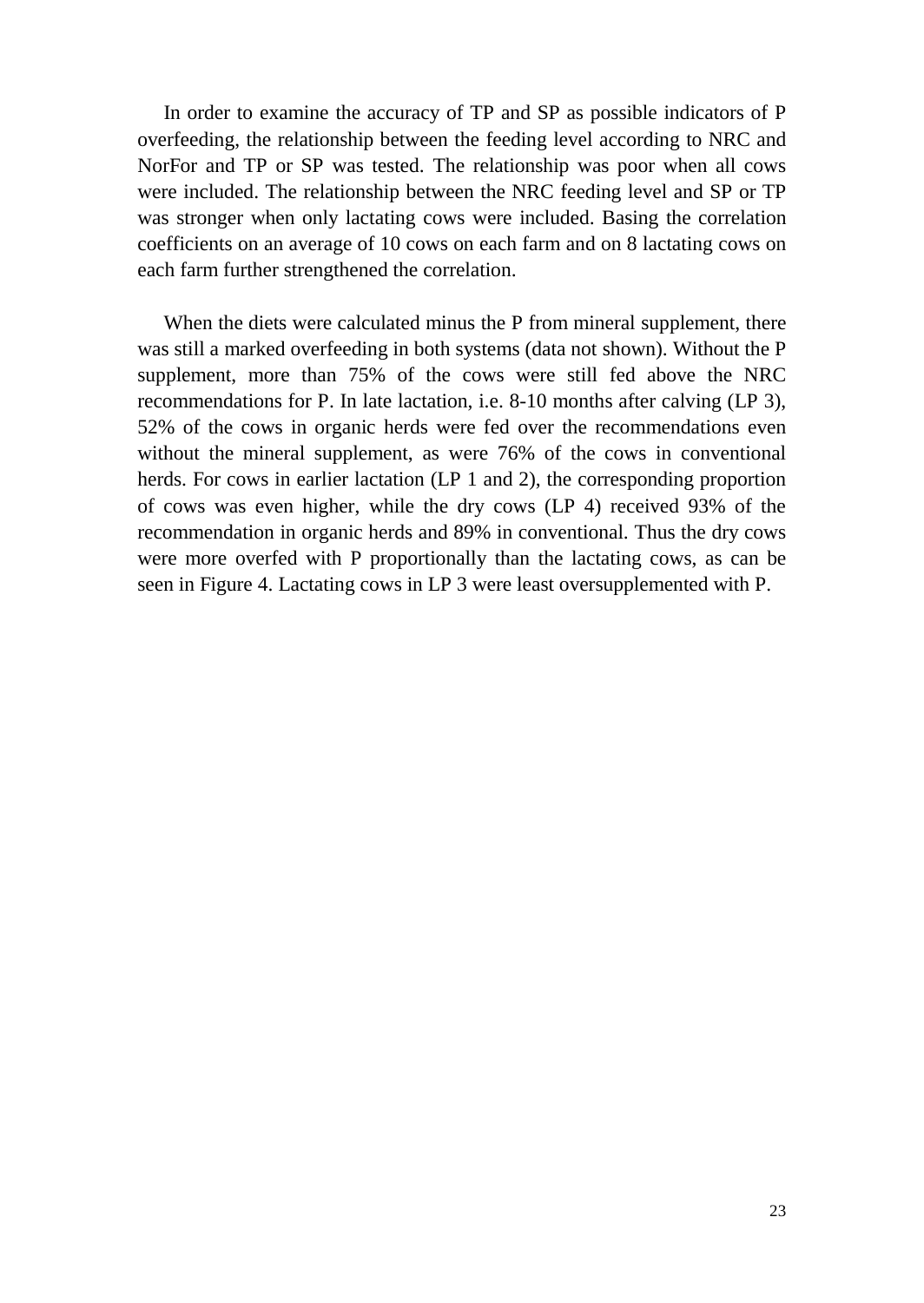

*Figure 4.* Boxplot of the phosphorus feeding rate as a percentage of the NRC recommendation for cows in organic (OS) and conventional (CS) system in early, mid and late lactation (LP 1-3) and in the dry period (LP 4). The white dots in boxes represent the means. The four sections of the bars represent the four quartiles.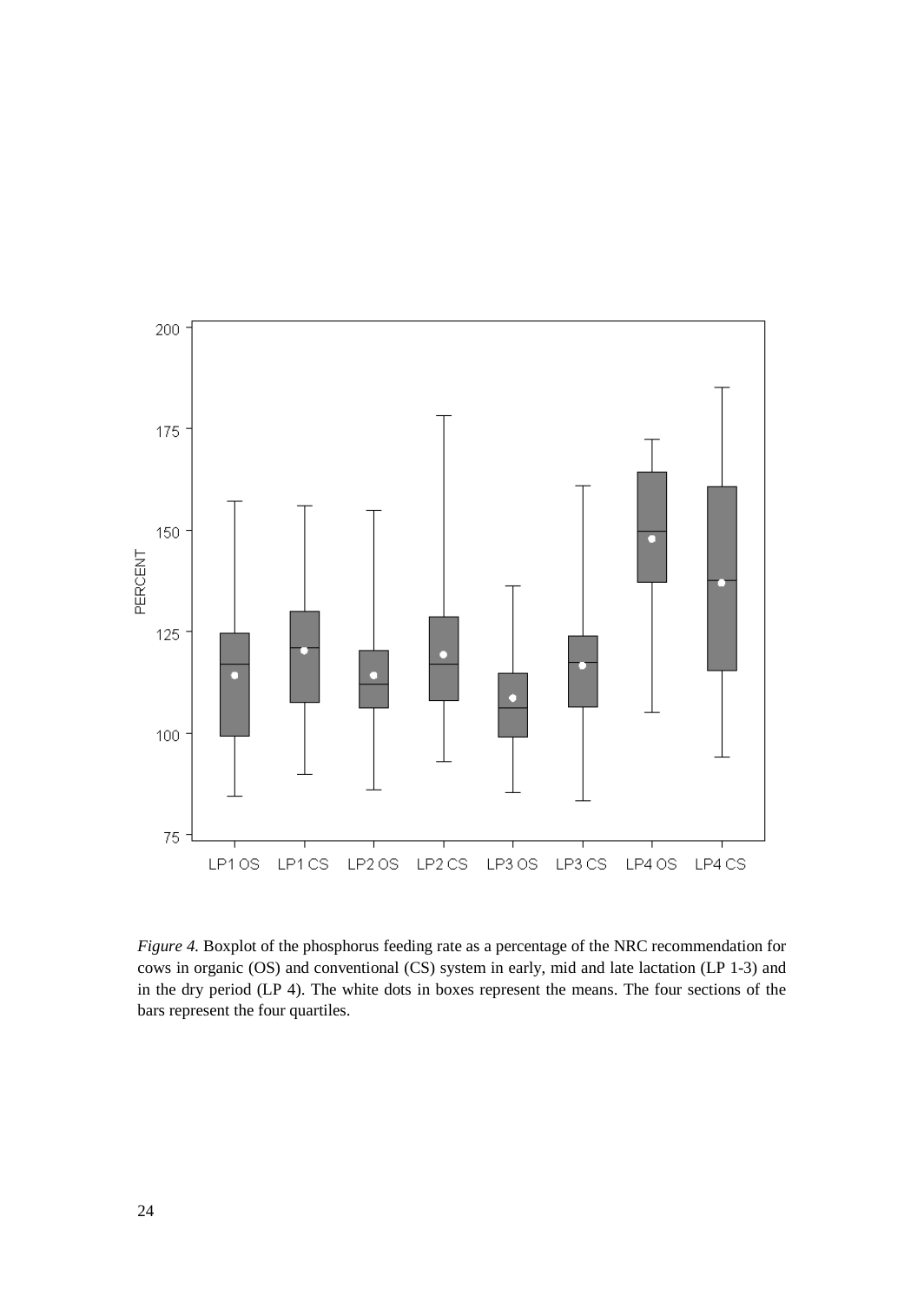## <span id="page-24-0"></span>5 Discussion

Analysis of SP in faeces has been suggested as a means to estimate P overfeeding in dairy herds (Dou et al., 2007). There is a linear relationship between SP concentration and P overfeeding according to NRC (2001) when calculated from herd data (Dou et al., 2010; Paper II) and also for individual cows (Paper I). Daily faecal excretion of regulated P, calculated according to Spiekers et al. (1993), was also correlated to measured SP (Paper I). However for each 1 g increase in SP in faeces, the calculated regulated P excreted only increased by 0.83 g. This indicates that the unavailable and/or inevitable P fractions in the diets were overestimated when the model presented by Spiekers et al. (1993) was used.

There was a strong linear relationship between the concentration of TP in faecal DM and SP in faecal DM (Paper I; Paper II). However Dou et al. (2010) did not find as strong a relationship between TP and SP in faecal DM and concluded that faecal TP may not be as effective an indicator of P supply and utilisation status as SP. The discrepancy between the results of Dou et al. (2010) and those in Paper I can probably be explained by the different nature of these studies. The study reported in Paper I was performed on one research herd, while the study by Dou et al. (2010) was based on samples from more than 90 commercial herds. Many different P sources were presumably used in the different herds included in the study by Dou et al. (2010) and these P sources may have differed in digestibility. In line with the results of Dou et al. (2010), Paper I showed a stronger relationship between TP and SP than in Paper II. The regression line in Paper II was based on data from 29 herds using a large variety of feed components. Any difference between SP and TP was to a large extent reflected by the size of the indigestible fraction, as described by Spiekers et al. (1993). It is important to underline that P fed in excess of the requirement was largely excreted as SP both in the study by Dou et al. (2010)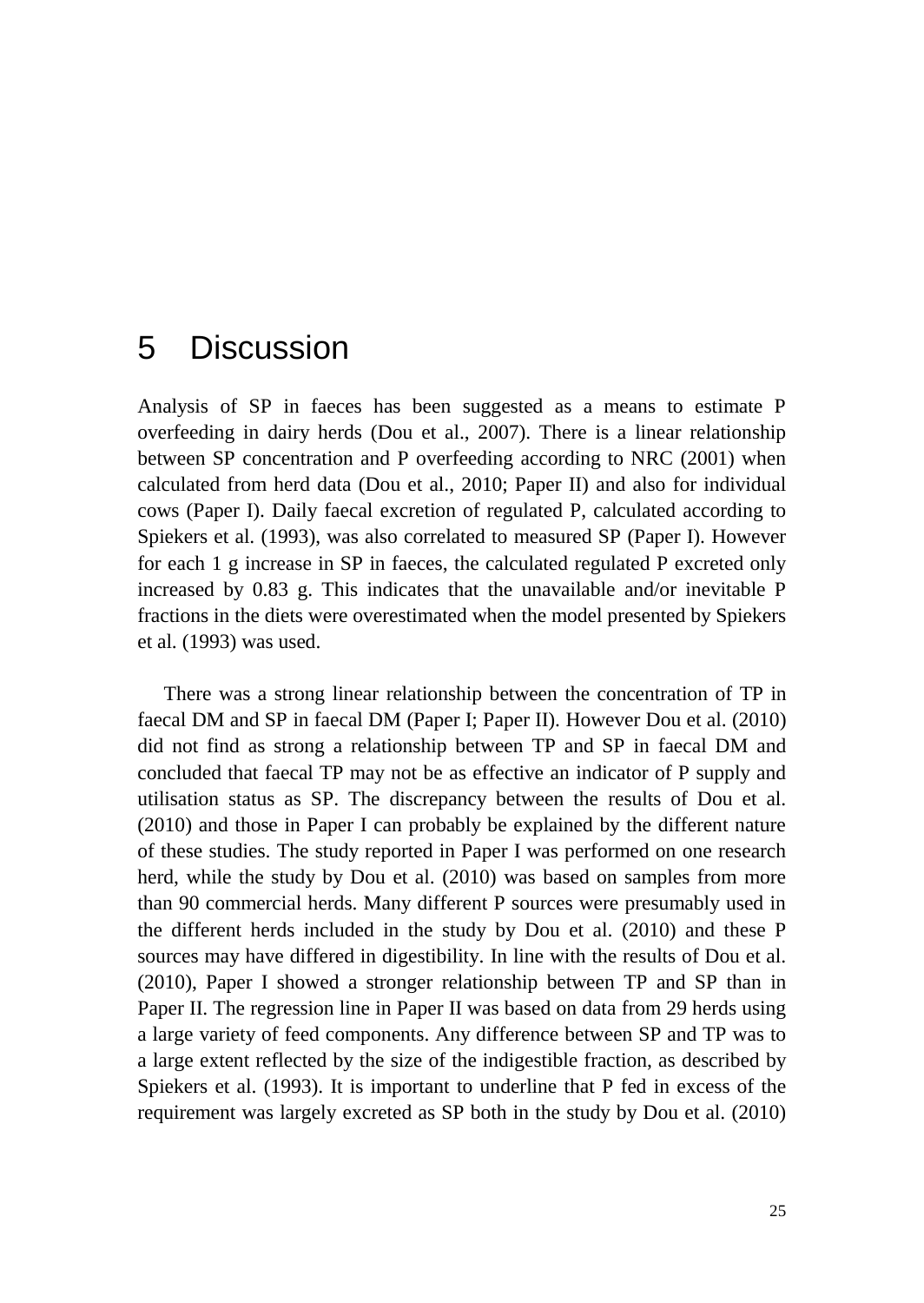and in Papers I and II in this thesis. The SP fraction is thought to be the most mobile P fraction with regard to potential runoff losses (Kleinman et al., 2002).



*Figure 5.* Soluble phosphorus (SP) in relation to the P requirement according to NRC (2001) and NorFor (2007), based on data from Paper I.

There was a linear relationship between SP and the P intake in relation to the requirement according to both NRC (2001) and NorFor (2007). A P intake of 100% of the requirement according to both NRC and NorFor should give rise to about 3.4 g SP/kg faecal DM (Figure 5). Dou et al. (2010) suggested a provisional benchmark value, with a safety margin included, of 4.75 g faecal extract P/kg (values above 4.75 g/kg indicate 15% overfeeding). The relationship between the calculated requirement and SP was weaker in Paper II, especially when all cows were included. Several factors may have contributed to this weaker relationship. For example, the information about individual feed intake was not as reliable, particularly for the dry cows, and the milk yield was only checked once monthly, which means it may have differed from the milk yield on the day of the sampling. Furthermore, one faecal sample was taken in Paper II, while in Paper I a total of 10 samples were collected during five consecutive days and merged prior to analysis, thus giving a more representative sampling of the P excretion.

### <span id="page-25-0"></span>5.1 Practical applications

The average TP content in faeces from 10 cows has apparently not been evaluated as a marker of P overfeeding in dairy production systems previously.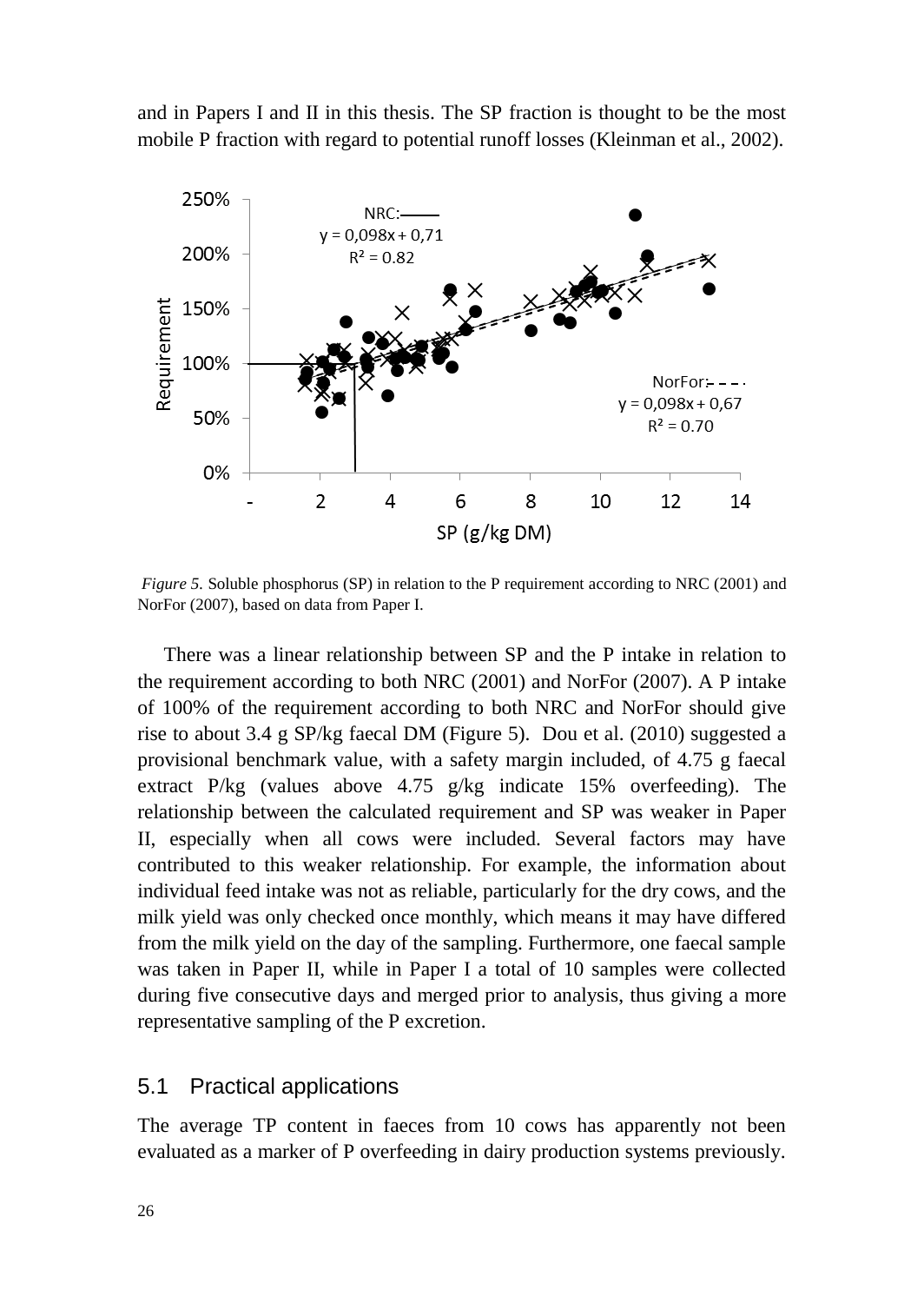In Paper II there were significant correlations between slurry TP and P intake in relation to the requirement, both relative to NRC and NorFor, but NRC recommendations were better correlated to slurry TP than NorFor recommendations. The P intake according to the NRC recommendation was correlated to slurry P. The TP content of slurry could possibly be used as a quick indicator of excessive use of P on dairy herds. A value exceeding  $6 \text{ g} \text{TP}$ per kg DM of slurry would indicate possible overfeeding of P, because it corresponds to 100% of the NRC recommendation. As the slurry tank sometimes also collects rinse water from the milking system, there might be other sources affecting the P content of the slurry. Besides being a possible indicator of P overfeeding, analysis of the P content of slurry can also indicate its fertiliser value.

## <span id="page-26-0"></span>5.2 P concentration in the feed

The EU standards for organic milk production stipulate that at least 50% of the daily feed intake has to be in the form of roughage (KRAV, 2012), which generally has a lower P concentration than cereals, protein feeds and other concentrate constituents. This was also reflected in the results and was possibly one of the reasons why the organic dairy cows had a lower faecal P content.

The P concentration as a proportion of feed DM was only slightly higher for the conventional dairy herds studied, and the higher total P allocation of these herds was mainly due to the higher rate of concentrate feeding, which was 39% of the total ration, compared with only 23% for the organic herds, as the amount of mineral supplement fed did not differ between the systems. The constituents of the concentrate play an important role in P losses. Soybean meal, with a typical P content of 7 g per kg DM, can be replaced by rapeseed meal, which contain 14 g P per kg DM (NRC, 2001). However, in contrast to our expectations, it was more common for conventional herds to be fed rapeseed products than it was for organic herds, which may also have contributed to the higher P intake and excretion among conventional herds.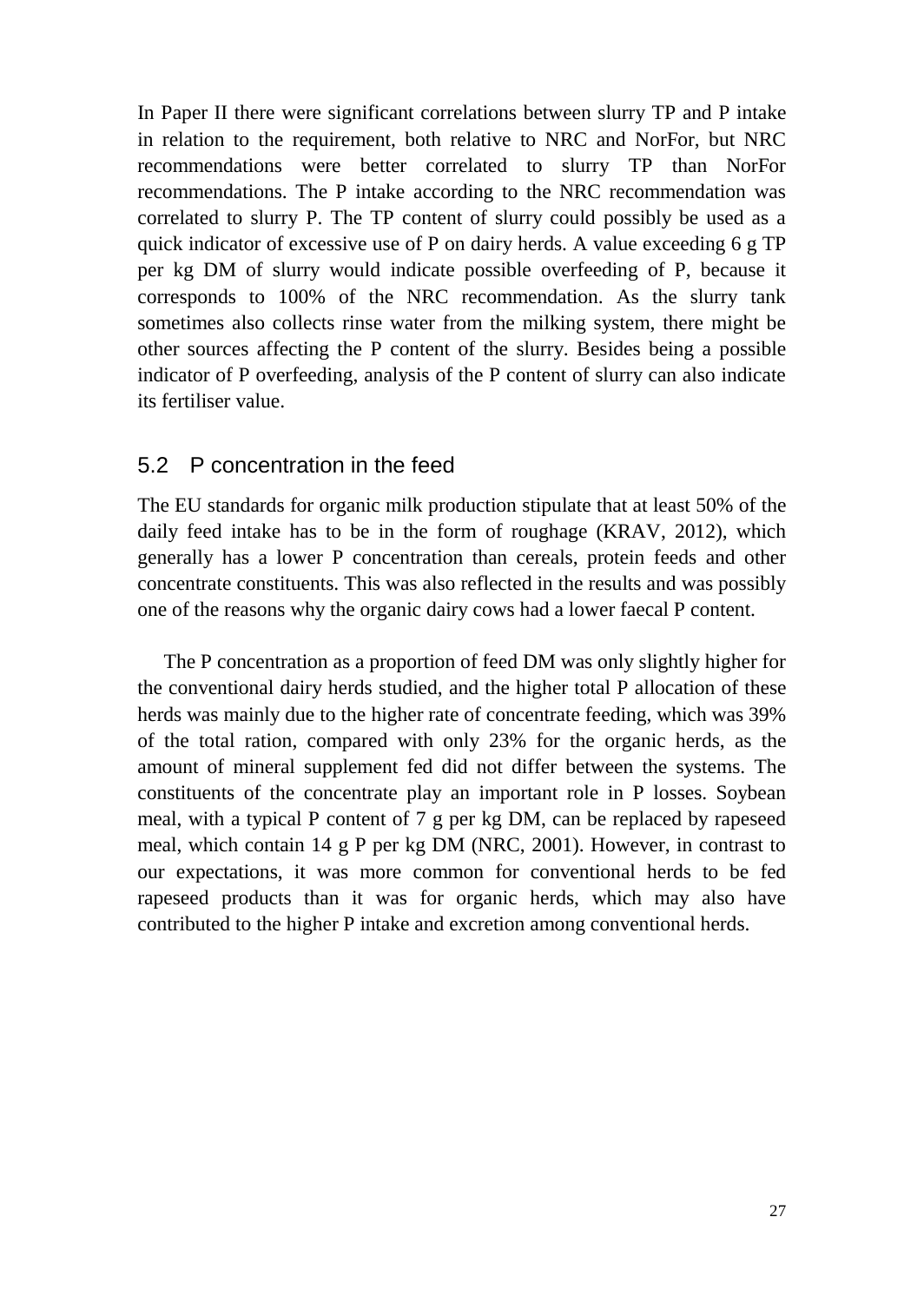#### <span id="page-27-0"></span>*5.2.1* Low phosphorus intake reduced dry matter digestibility



*Figure 6.* Phosphorus intake in percent of the NRC (2001) recommendation as a function of dry matter (DM) digestibility, based on Paper I.

As shown in Figure 6, a drop in DM digestibility occurred when the P intake went below 110% of that recommended by NRC (2001). However DM digestibility was not further improved when P intake was higher than 110% according to NRC (2001) (data not shown). Ramirez-Perez and Meschy (2005) have shown that the activity, especially of cellulolytic bacteria, is reduced when P intake is limited and that fibre degradation is compromised when the rumen concentration of available P goes below 7g/kg metabolisable organic matter. However Bannink et al. (2010) claim that P deficiency is unlikely to be a limiting factor for rumen metabolism in intensive dairy production. Further studies to determine the influence of P deficiency on rumen metabolism are warranted.

### <span id="page-27-1"></span>5.3 P overfeeding in Sweden

As Paper II shows, most organic and conventional herds studied were overfeeding P. Based on results for all 290 cows, the overfeeding appeared to be higher in relation to NorFor (2007) than to NRC (2001). The P recommendations in these two systems are based on different parameters and are not readily comparable. Unlike the NRC recommendation, the one according to NorFor (2007) is mainly based on expected milk yield and not on DM intake.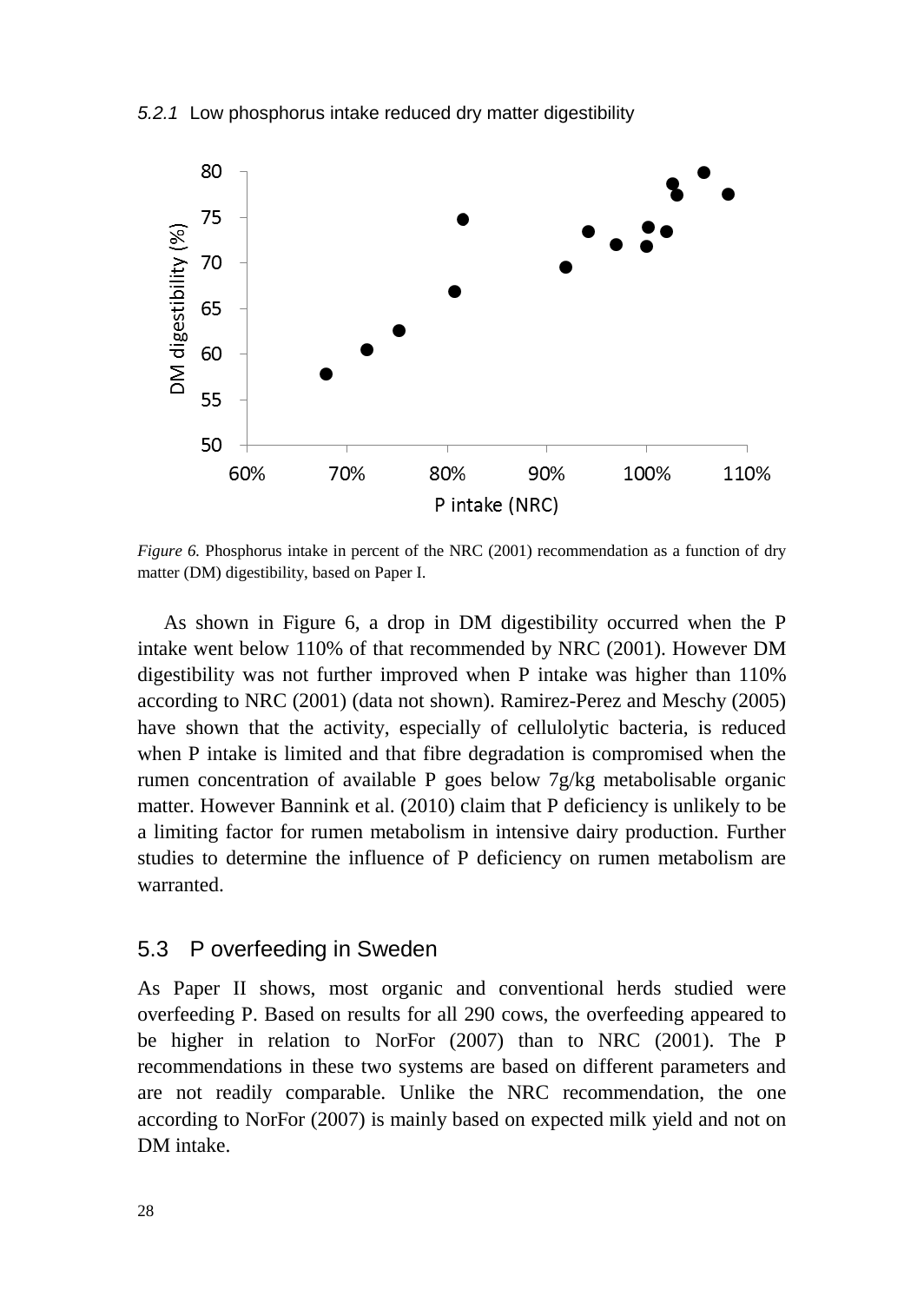As mentioned above, the TP or SP for all 10 cows sampled per herd did not produce a satisfactory level of correlation. Excluding the dry cows improved the correlation to  $r = 0.5$ . Pooling the data for all cows and calculating the correlation between the overfeeding of lactating cows in the herd and the pooled analysis of SP or TP produced the best correlation  $(r=-0.7$ , see Table 4). If this were to be performed in practice, faecal samples would have to be taken from a number of lactating cows in the herd, pooled and sent as one sample for analysis of TP.

In most of the herds studied, mineral supplementation was unnecessary to meet the P requirement of the cows according to NRC. When the P in the mineral supplement was subtracted from the P content in the diet, there was still marked overfeeding of P in both systems. Without P supplementation, more than 70% of all cows were still fed above the NRC recommendations. In late lactation, i.e. 8-10 months after calving (LP 3), 52% of the cows in organic herds were fed over the recommendations even without a mineral supplement, as were 76% of the cows in conventional herds. The proportion of cows overfed P increased for cows in earlier lactation (LP 1 and 2) and in particular for the dry cows, for which the corresponding figures were 93% overfeeding in organic herds and 89% in conventional, very high figures. However their needs are small, thus lowering their P ration would have a limited impact on the P content in the slurry. Dry cows make a small part of the herd and they produce a relatively small amount of faeces. Thus it is probably more efficient to focus on lactating cows when aiming for a reduction of the P content in slurry.

These results from the 29 dairy farms studied here suggest that mineral supplementation with P is often unnecessary. Using the values from Paper II, overfeeding in Sweden compared to the NRC recommendations was estimated. If all farmers in Sweden used the same feeding levels as observed in this thesis, the total number of cows in Sweden would be supplied with 5 tonnes of excess P per day, which would mean an annual excess of 1800 tonnes (Swedish Dairy Association, 2012a).

We did not ask the farmers how much mineral fertiliser they used on their fields. Furthermore, we did not measure the total balance of P in the farm system. However, the amount of mineral feeds used did not differ between the organic and conventional systems, the concentrate allocation was lower in organic herds and, most important, no mineral fertiliser was applied to produce the home-grown forage and cereals fed to these herds. Therefore a rough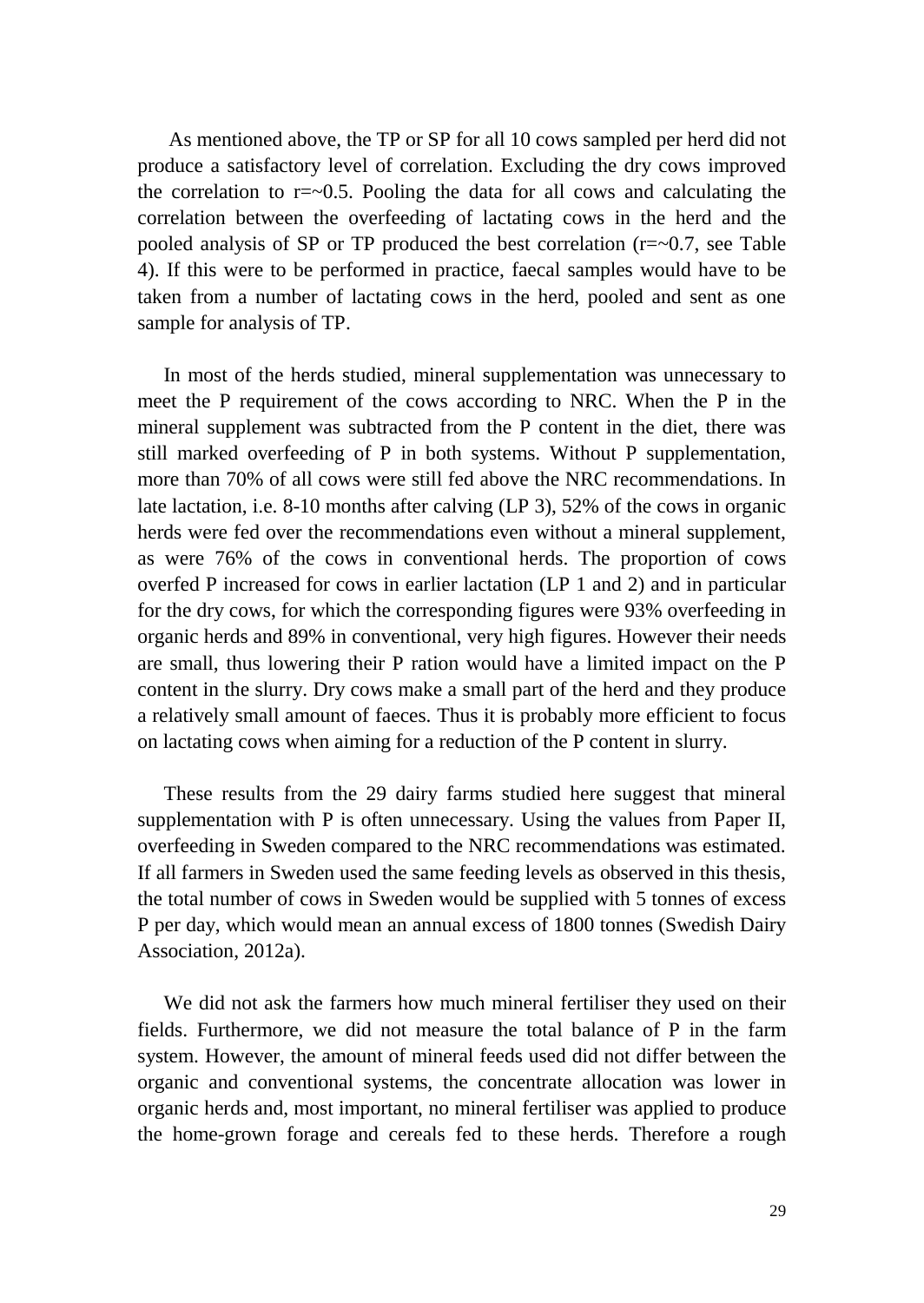estimate of the Farm Gate Nutrient Balance would result in a considerably lower P input in organic herds than in conventional. The output from the farm might therefore be lower for an organic farm. This is beneficial for decreasing the eutrophication and the pollution of the water. Milk production using dairy cattle is depending on a secure supply of clean water. The water is a resource we have to maintain and take care of for the future milk production in Sweden.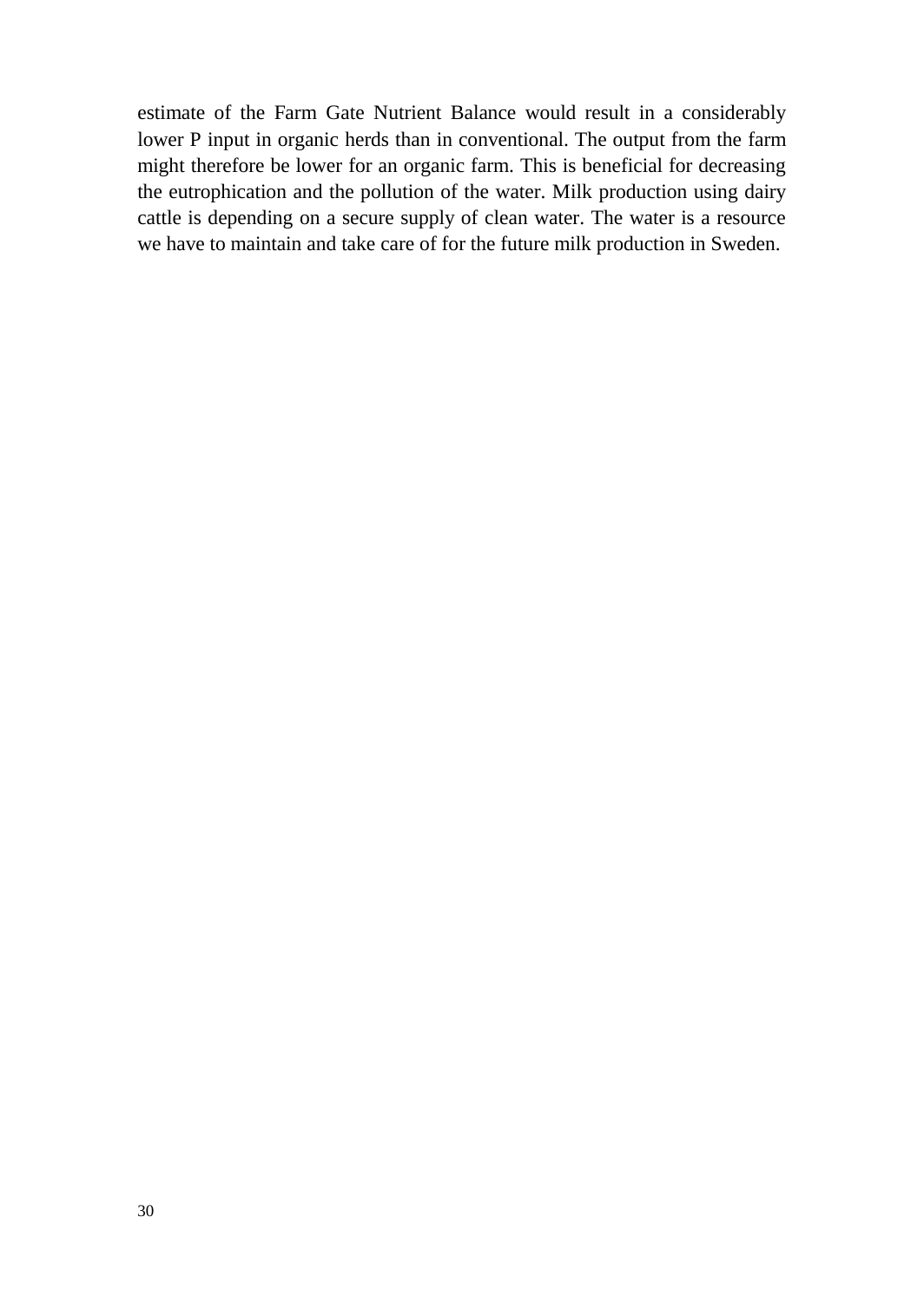## <span id="page-30-0"></span>6 Conclusions

- $\triangleright$  Soluble P was the most accurate method for measuring P overfeeding in dairy cows. However, total P also reflected P overfeeding and might be as good a method in practice.
- $\triangleright$  The extent of P overfeeding in herds with organic management systems was lower than that in conventionally managed herds.
- $\triangleright$  Most of the cows in both organic and conventional systems were fed above the recommended P level.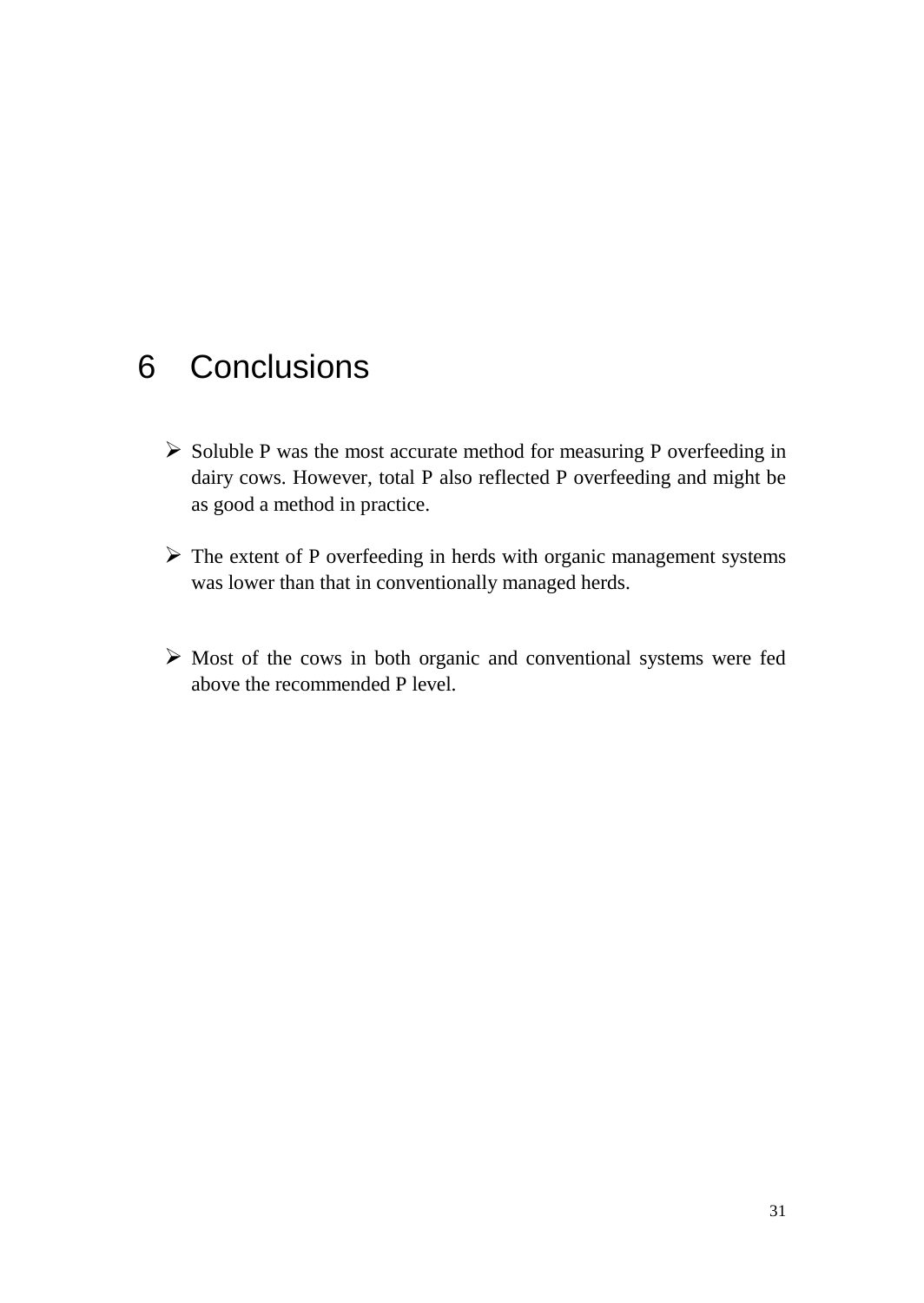## <span id="page-31-0"></span>7 Populärvetenskaplig sammanfattning

### <span id="page-31-1"></span>7.1 Bakgrund

Fosfor är ett nödvändigt mineralämne för människor, djur och växter. Omkring 80 % av kroppens fosfor finns i skelettet, men fosfor är inte bara en del av benvävnaden utan finns i varje cell. Inget annat mineralämne har så många kända funktioner i metabolismen som fosfor. Man har vetat sedan länge att fosforbrist kan leda till nedsatt foderutnyttjande, nedsatt mjölkproduktion och utarmning av skelettet hos mjölkkor.

I ett globalt perspektiv orsakar fosforbrist större ekonomiska förluster inom animalieproduktionen än brist av något annat mineralämne. Men det är inte någon fördel för kor att få mer fosfor än vad de behöver. De kan inte lagra ett överskott, utan det utsöndras direkt. Det är inte försvarbart, vare sig ekonomiskt eller miljömässigt, att överutfodra med fosfor eftersom det är en ändlig naturresurs. Överskottet hamnar i form av gödsel på våra åkermarker. Om vi tillför fosfor som inte binds i marken och utnyttjas av grödorna så läcker det ut i vattendrag, sjöar och hav och bidrar till algblomning med alla de konsekvenser det medför. Hur mycket fosfor som läcker beror bland annat på markens beskaffenhet, och olika fosforföreningar har varierande benägenhet att läcka. Löslig oorganisk fosfor, främst olika fosfater, orsakar vanligtvis mer övergödning än andra fosforföreningar. En stor del av det fosforöverskott som korna konsumerar utsöndras i träcken just i form av fosfater.

Omkring 12 % av Sveriges mjölkbesättningar har certifierad ekologisk produktion. En målsättning med en sådan produktion är att bedriva en långsiktigt hållbar och ur konsumentens synvinkel förtroendeingivande produktion av livsmedel så att markens och det övriga ekosystemets långsiktiga produktionsförmåga bevaras och stärks.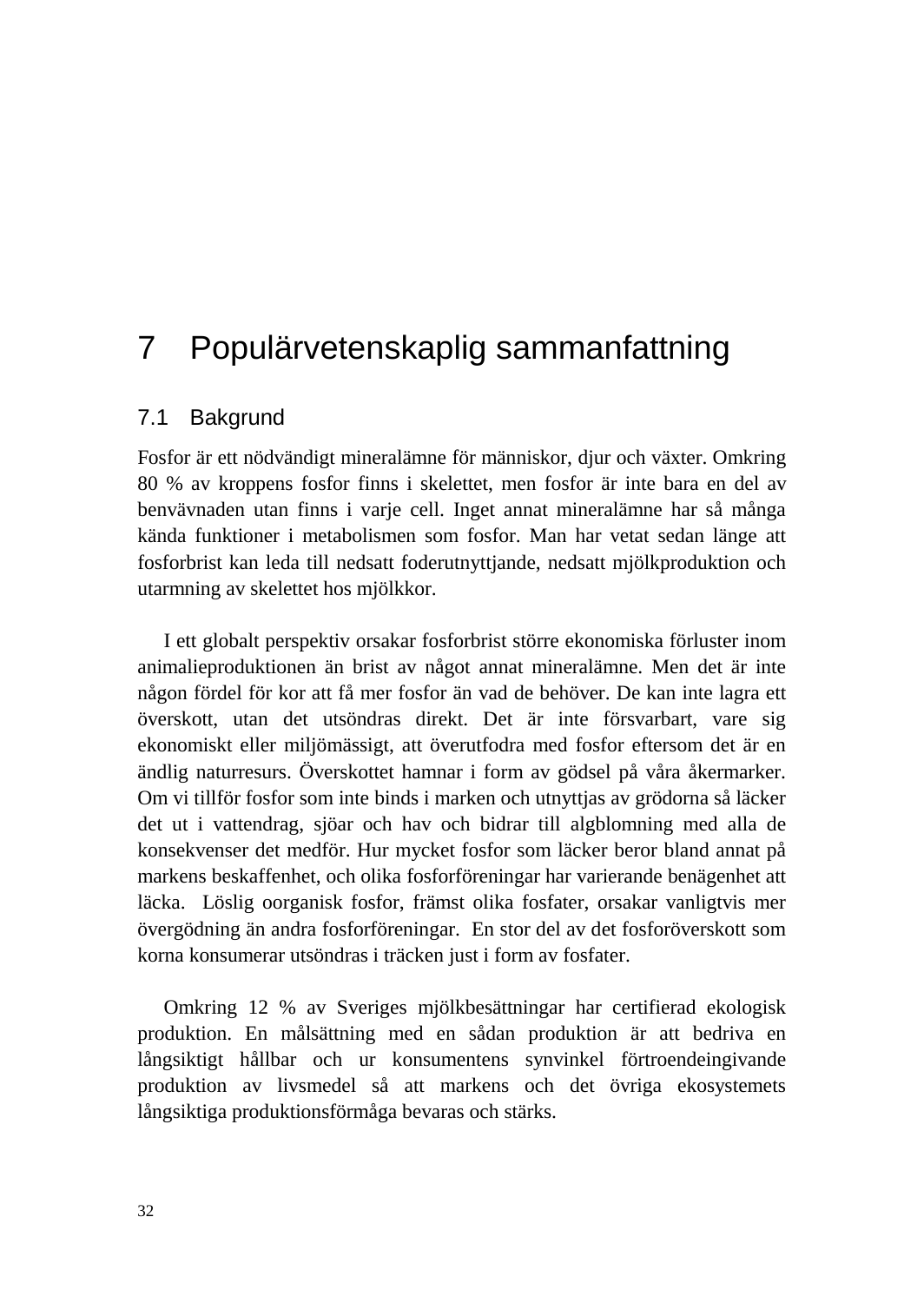Syftet med detta projekt var att undersöka hur omfattande överutfodringen av fosfor är hos mjölkkor i ekologisk produktion och samtidigt göra en jämförelse med kor i konventionella besättningar. Ytterligare ett syfte var att utvärdera olika metoder som kan användas för att mäta omfattningen av överutfodringen av fosfor, såväl för enskilda kor som på besättningsnivå. De metoderna som testades var att ta träckprov från enskilda kor, samt att ta ett prov från gödselbrunnen på gården.

### <span id="page-32-0"></span>7.2 Utförda försök samt resultat

Två studier har genomförts inom ramen för detta licentiat-arbete. I den första studien ingick 42 lakterande mjölkkor. De flesta av dem utfodrades med en grovfoderrik foderstat, enligt principerna för kor i ekologisk produktion. Korna utfodrades med varierade mängder fosfor, från ca 70 % upp till nästan 200 % av den rekommenderade nivån. Noggranna fosforbalanser beräknades för alla de kor som ingick i försöket. I de representativa träckprover som togs analyserades både den totala halten av fosfor och den lättlösliga fraktion, som anses medföra en större belastning av miljön än andra fosforfraktioner.

Resultaten visade att såväl den totala halten av fosfor i träck, som den lättlösliga fraktionen väl speglar graden av överutfodring av fosfor. Vidare visade resultaten att vid överutfodring av fosfor utsöndras överskottet nästan uteslutande i form av lättlöslig fosfor, fosfater, det vill säga de föreningar som anses ha störst negativ påverkan på miljön.

Den andra studien som genomfördes var en fältstudie på 29 mjölkbesättningar i syd-östra Mellansverige, (i Uppland, Sörmland, Östergötland och Småland) varav 14 var ekologiska och 15 konventionella. Tio kor i varje besättning som befann sig i olika laktationsstadier valdes ut. En endagars foderkontroll genomfördes och fosforinnehållet noterades för alla de fodermedel som utfodrades i besättningen. I de fall mineralanalys av fodermedlet saknades, analyserades fosforhalten. Från de tio utvalda korna i varje besättning togs träckprover som analyserades med avseende på totalt och lättlösligt fosfor. Prov för analys av fosfor i flytgödsel togs också från flertalet besättningar. Resultaten visade att de allra flesta korna, i både ekologiska och konventionella besättningar, överutfodrades med fosfor. Men omfattningen av överutfodring var generellt mindre i ekologiska besättningar vilket delvis berodde på att kor i de ekologiska besättningarna utfodrades med en större andel grovfoder med lägre fosforinnehåll än kraftfoder. Förutsatt att korna i studien väl representerar Sveriges mjölkkopopulation, skulle det innebära att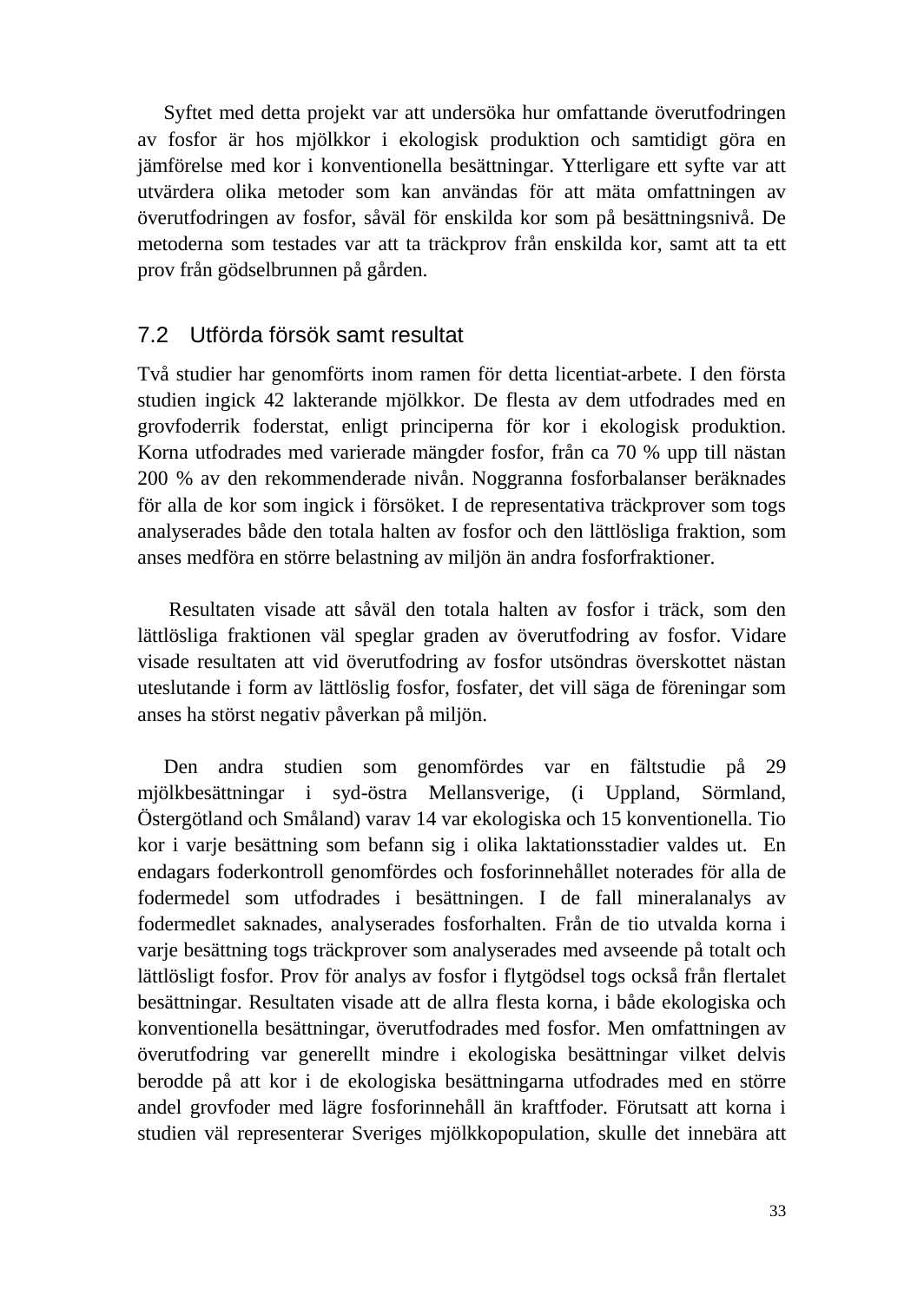de svenska korna utfodras med ungefär 1800 ton fosfor för mycket årligen. I överensstämmelse med resultaten från den första studien, visade denna fältstudie att såväl den totala halten av fosfor i träck som den av lättlöslig fosfor väl speglar graden av fosforöverutfodring.

## <span id="page-33-0"></span>7.3 Praktisk tillämpning av resultaten

Metoden att bedöma utfodringsnivån i mjölkkobesättningar, genom att ta träckprov från ett antal lakterande kor och i träcken analysera lättlösligt fosfor bevisades vara säker och bra. Vår undersökning antydde att även en enklare analys av total fosfor i flytgödsel gav en godtagbar fingervisning på utfodringsnivån av fosfor. Prov från gödselbrunnen analyserades enbart med avseende på total fosfor samt torrsubstanshalt (ts). Fosforkoncentrationen i flytgödsel jämfördes med utfodringsnivån av fosfor enligt NRCs rekommendation för de tio provtagna korna i besättningen. Resultatet visade att ett värde som överstiger 6 g fosfor per kg ts i flytgödsel, motsvarar en fosforutfodring som överstiger behovet enligt NRC. Det vill säga ett värde högre än 6 g i flytgödsel, tyder på att mjölkkorna är överutfodrade med fosfor. Att analysera flytgödseln med avseende på fosfor har också fördelen att man får värdefull information om gödslingsvärdet av gödseln, utöver en indikation på fosforutfodringen. Man bör dock ha i åtanke att det kan finnas andra fosforkällor som hamnar i flytgödseln, till exempel diskvatten från mjölkningsanläggningen samt foderrester etc. En annan metod där man slipper felkällor av detta slag, men ändå kan få en indikation på fosforutfodringen på gården, är att blanda träckprover från åtta olika lakterande kor i besättningen till ett prov, som sedan skickas för fosforanalys. Den genomsnittliga fosformängden i fodret till de åtta lakterande korna per gård, i fältstudien, visade ett starkt samband med medelvärdena av total fosfor samt lättlöslig fosfor i kornas träck.

Under gårdsbesöken tog vi inte reda på mängden mineralgödsel som spreds på de konventionella gårdarnas åkrar. Vi gjorde därför ingen uträkning vad gäller den totala fosforbalansen på gårdsnivå. Men vår studie visade att mineralfoder användes i lika stor utsträckning på ekologiska och konventionella gårdar. Kraftfoderandelen var lägre i de ekologiska foderstaterna och framförallt användes inte någon mineralgödsel för att producera det ekologiska fodret. Därför tyder en grov uppskattning av fosfor balansen på gårdsnivå, på att det var en lägre total införsel av fosfor till ekologiska gårdar än till konventionella. Att begränsa fosforläckage till miljön är ett viktigt steg för att minska övergödningen, det är dessutom viktigt för att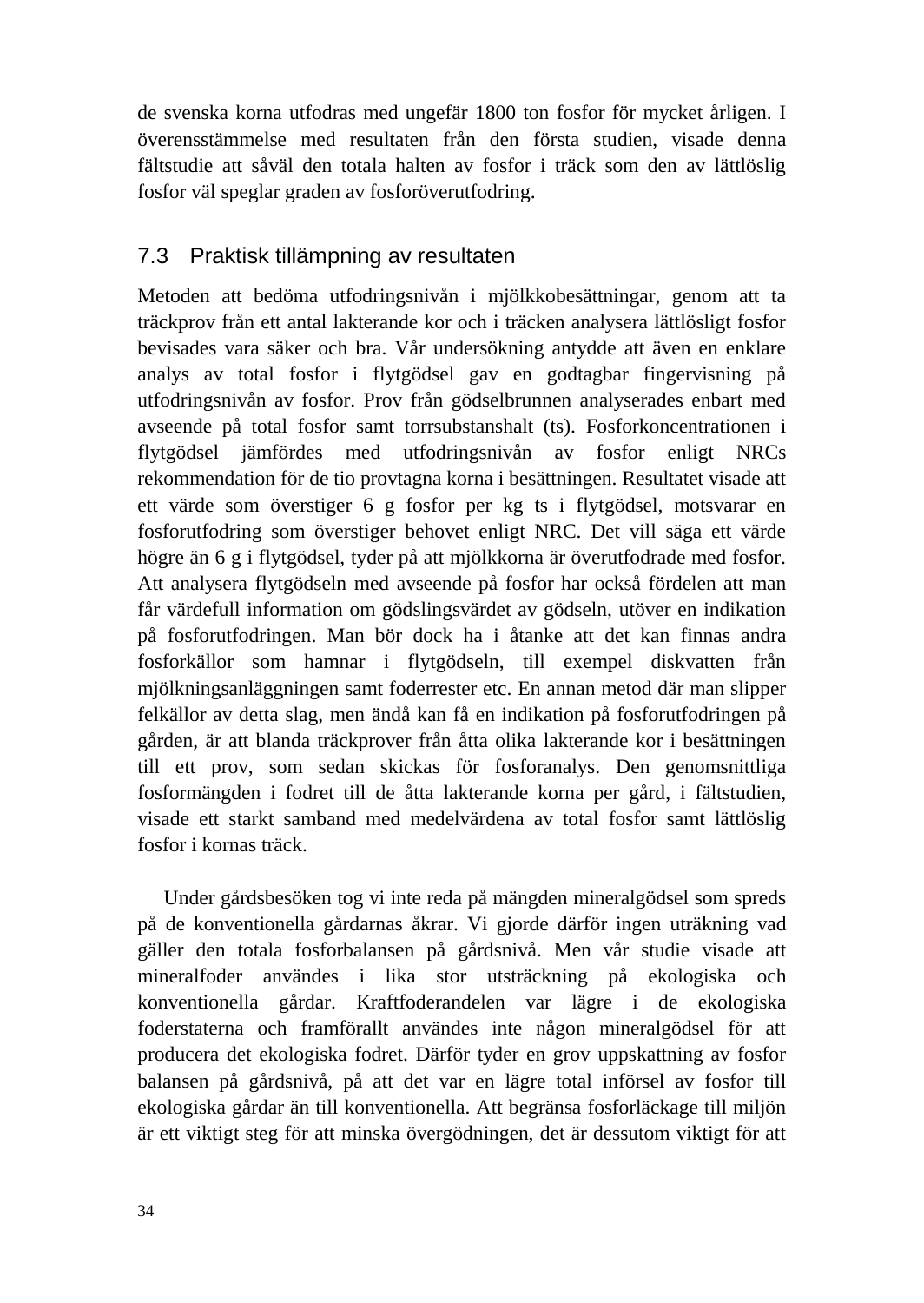behålla den rikliga tillgången av rent vatten i Sverige, något som är fundamentalt för framtidens mjölkproduktion.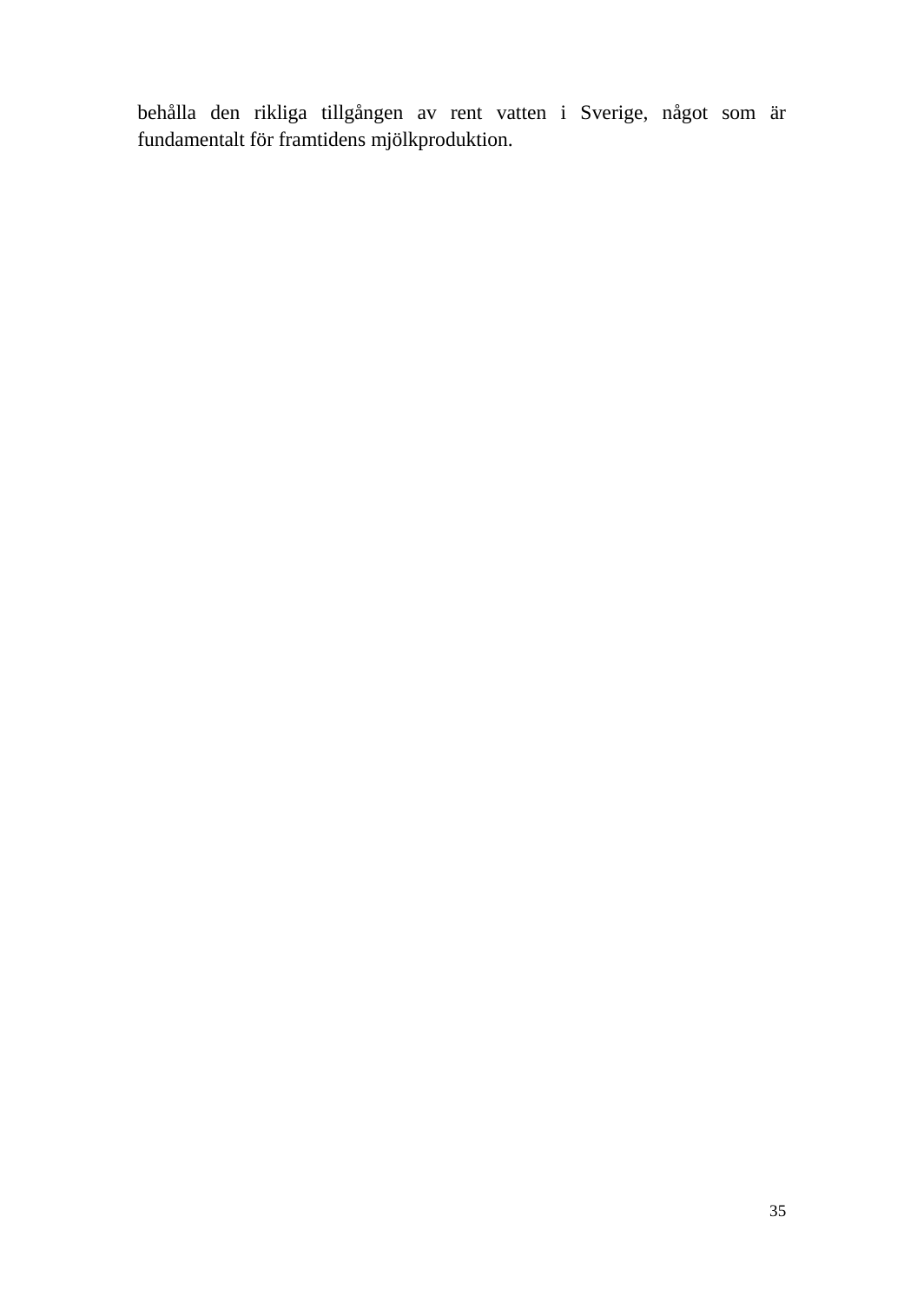## <span id="page-35-0"></span>References

- Bannink, A., Sebek, L., & Dijkstra, J. (2010). Efficiency of phosphorus and calcium utilization in dairy cattle and implications for the environment. Phosphorus and Calcium Utilization and Requirements in Farm Animals. Cabi Publishing, Wallingford, Oxon, England. ISBN 978-1- 84593-626-6.
- Bertilsson, J., & Murphy, M. (2003). Effects of feeding clover silages on feed intake, milk production and digestion in dairy cows. Grass and Forage Science 58, 309-322.
- Chapuis-Lardy, L., Fiorini, J., Toth, J., & Dou, Z. (2004). Phosphorus concentration and solubility in dairy feces: Variability and affecting factors. Journal of Dairy Science 87, 4334- 4341.
- Cordell, D., Drangert, J.-O., & White, S. (2009). The story of phosphorus: Global food security and food for thought. Global Environmental Change 19, 292-305.
- Dou, Z., Knowlton, K. F., Kohn, R. A., Wu, Z., Satter, L. D., Zhang, G., Toth, J. D., & Ferguson, J. D. (2002). Phosphorus characteristics of dairy feces affected by diets. Environmental Quality 31, 2058-2065.
- Dou, Z., Ramberg, C. F., Chapuis-Lardy, L., Toth, J. D., Wang, Y., Munson, R. J., Wu, Z., Chase, L. E., Kohn, R. A., Knowlton, K. F., & Ferguson, J. D. (2007). A novel test for measuring and managing potential phosphorus loss from dairy cattle feces. Environmental Science & Technology 41, 4361-4366.
- Dou, Z., Ramberg, C. F., Chapuis-Lardy, L., Toth, J. D., Wu, Z., Chase, L. E., Kohn, R. A., Knowlton, K. F. & Ferguson, J. D. (2010). A fecal test for assessing phosphorus overfeeding on dairy farms: Evaluation using extensive farm data. Journal of Dairy Science 93, 830-839.
- Ebeling, A. M., Bundy, L. G., Powell, J. M., & Andraski, T. W. (2002). Dairy diet phosphorus effects on phosphorus losses in runoff from land-applied manure. Soil Science Society American Journal 66, 284-291.
- Ekelund, A. (2003). Phosphorus and the dairy cow. Influence of intake level, source and stage of lactation on apparent digestibility and bone turnover. Diss. Swedish University of Agricultural Sciences. Uppsala, Sweden. ISBN 91-576-6435-8.
- Fall, N., Gröhn, Y. T., Forslund, K., Essen-Gustafsson, B., Niskanen, R., & Emanuelsson, U. (2008). An observational study on early-lactation metabolic profiles in Swedish organically and conventionally managed dairy cows. Journal of Dairy Science 91, 3983-3992.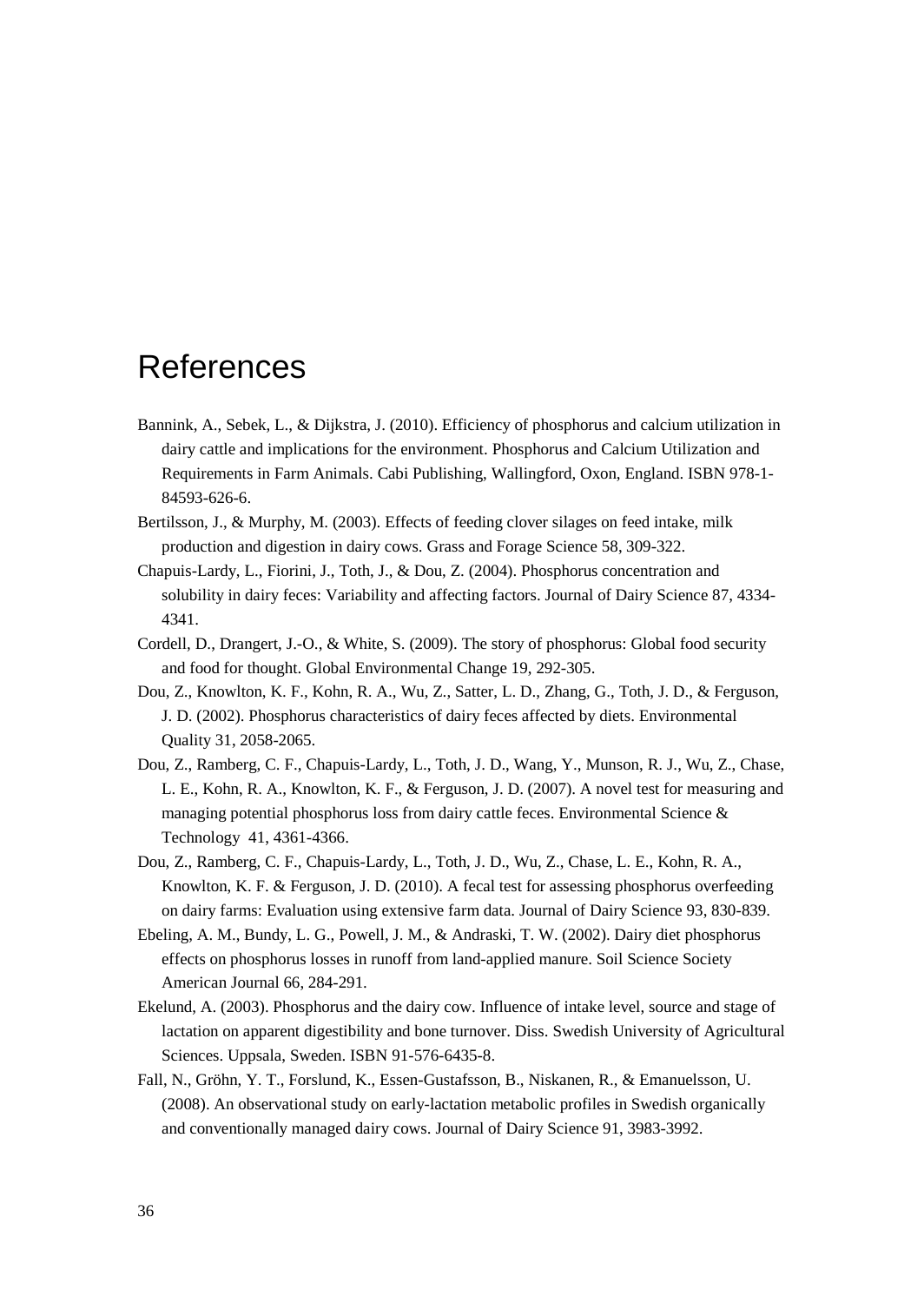- Kleinman, P. J. A., Sharpley, A. N., Wolf, A. M., Beegle, D. B., & Moore, P. A. (2002). Measuring water-extractable phosphorus in manure as an indicator of phosphorus in runoff. Soil Science Society American Journal 66, 2009-2015.
- Knowlton, K. F., Radcliffe, J. S., Novak, C. L., & Emmerson, D. A. (2004). Animal management to reduce phosphorus losses to the environment. Animal Science 82 (E. Suppl.), E173-E195.
- KRAV (2012). Regler för KRAV-certifierad produktion utgåva 2012. KRAV ekonomisk förening. Växjö, Sweden.
- Madsen, J., Hvelplund, T., Weisbjerg, M. R., Bertilsson, J., Olsson, I., Spörndly, R., Harstad, O. M., Volden, H., Tuori, M., Varvikko, T., Huhtanen, P., & Olafsson, B. L. (1995). The AAT/PBV protein evaluation system for ruminants: a revision. Norwegian Journal of Agricultural Sciences Supplement 19, 37.
- McDowell, L. R. (1992). Minerals in animal and human nutrition. Academic Press Inc., San Diego, California, U.S.A.
- Nennich, T., & Harrison, J. (2008). Nutritional and environmental management of phosphorus and potassium. Proceedings of Tri-state Dairy Nutrition Conference.
- NorFor (2007). Report No. 2 ,July 2007, Feeding standards in the NorFor Plan,The Nordic Feed Evaluation Committee, pp 16.
- NRC (1989). Nutrient requirements of dairy cattle 6th revised edition. National research council. National academy press Washington D. C. U.S.A. ISBN 0-309-03826-X.
- NRC (2001). Nutrient requirements of dairy cattle 7th revised edition. National research council. National academy press Washington D. C. U.S.A. ISBN 0-309-06997-1.
- Patel, M., Spörndly, E., Wredle, E., & Bertilsson, J. (2011). Effects of increasing the proportions of high quality grass silage after peak lactation on milk yield and milk composition in dairy cows. Page 277 in Proc. 8th Int. Symp. Nutrition of Herbivores, Aberystwyth, Wales, UK.
- Ramirez-Perez, A. H., & Meschy, F. (2005). Phosphorus requirements by ruminal microorganisms: A review. Interciencia 30, 664.
- Rammer, C. (1996). Quality of grass silage infected with spores of Clostridium tyrobutyricum. Grass and Forage Science 51, 88-95.
- Sjaunja, L.-O., Baevre, L., Junkkarinen, L., Pedersen, J., & Setälä, J. (1990). A Nordic proposal for an energy corrected milk (ECM) formula. Pages 156-157 in: 27th session of the International Committee for Recording the Productivity of Milk Animals, Paris, France.
- SJV (2011). Gödsel och miljö 20011. Lagring och spridning av gödsel, höst- och vinterbevuxen mark. Swedish Board of Agriculture. Jönköping, Sweden.
- Spiekers, H., Brintrup, R., Balmelli, M., & Pfeffer, E. (1993). Influence of dry matter intake on fecal phosphorus losses in dairy cows fed rations low in phosphorus. Journal of Animal Physiology and Animal Nutrition 69, 37-43.
- Spörndly, R. (1999). Fodertabeller för idisslare. Report n:o 247. Department of Animal Nutrition and Management, Swedish University of Agricultural Sciences. Uppsala, Sweden.
- Spörndly, R. (2003). Fodertabeller för idisslare. Report n:o 257. Department of Animal Nutrition and Management, Swedish University of Agricultural Sciences. Uppsala, Sweden.
- Swedish Dairy Association (2012a). Cattle statistics 2012. Swedish Dairy Association. Stockholm, Sweden.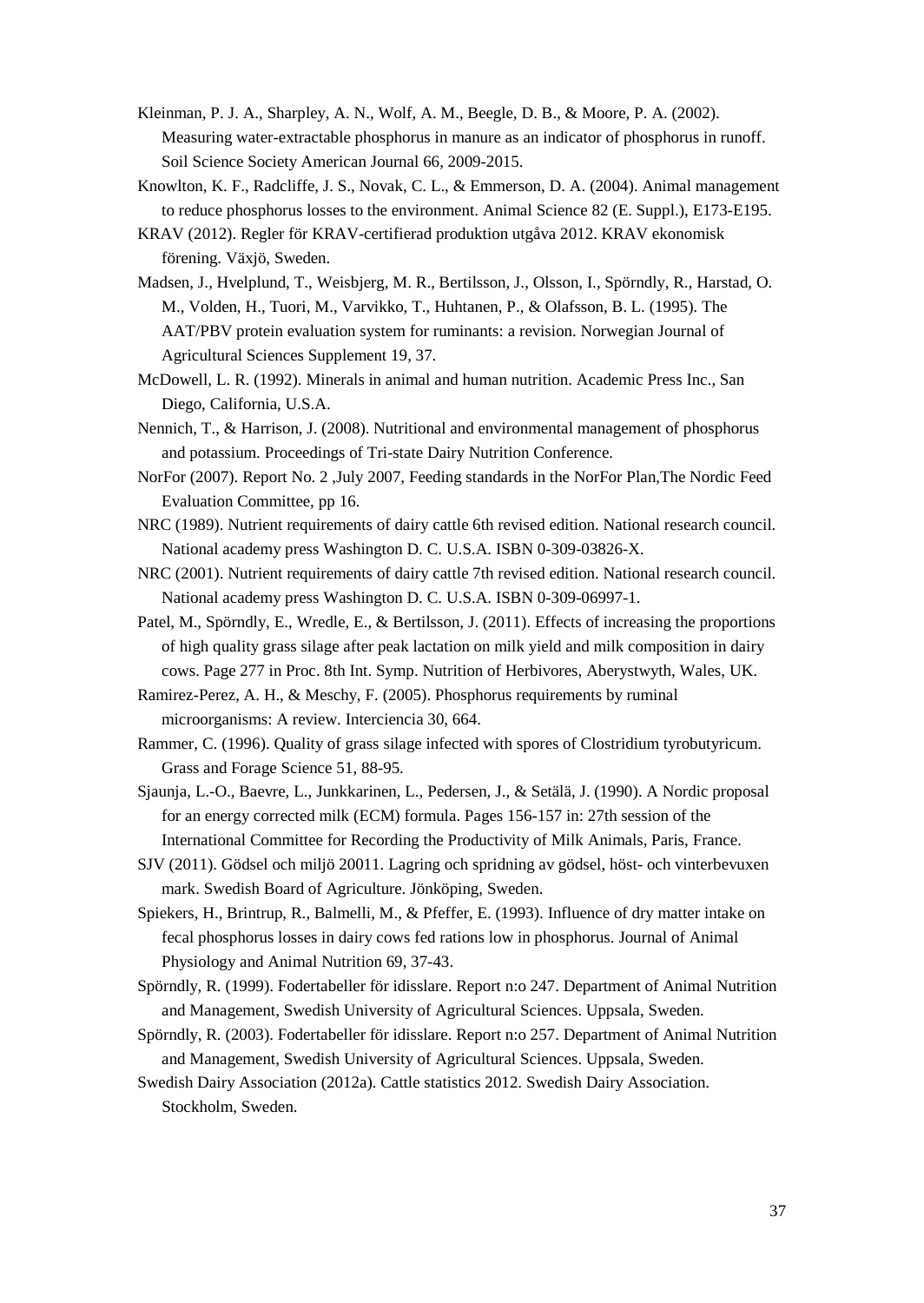- Swedish Dairy Association (2012b). Monthly delivery of organic milk to dairies. www.svenskmjolk.se/statistik/mejeri-och-konsumtion/mjolkinvagningens-forandringlansvis/mjolkinvagning-ekologisk. Updated 2012-04-05.
- Valk, H., Metcalf, J. A., & Withers, J. P. A. (2000). Prospects for minimizing phosphorus excretion in ruminants by dietary manipulation. Journal of Environmental Quality 29, 28-36.
- Valk, H., Sebek, L. B. J., & Beynen, A. C. (2002). Influence of phosphorus intake on excretion and blood plasma and saliva concentrations of phosphorus in dairy cows. Journal of Dairy Science 85, 2642-2649.
- Van Keulen, J., & Young, B. A. (1977). Evaluation of acid-insoluble ash as a natural marker in ruminant digestibility studies. Journal of Animal Science 44, 282-287.
- Volden, H. (2011). Norfor- The Nordic feed evaluation system. EAAP publication No. 130. Wageningen Academic Publishers.
- Wu, Z., Satter, L. D., & Soja, R. (2000). Milk production, reproduction performance and fecal excretion of phosphorus by dairy cows fed three amounts of phoshorus. Journal of Dairy Science 83, 1028-1041.
- Wu, Z., Satter, L. D., Blohowiak, A. J., Stauffacher, R. H., & Wilson, J. H. (2001). Milk production, estimated phosphorus excretion, and bone characteristics of dairy cows fed different amounts of phosphorus for two or three years. Journal of Dairy Science 84, 1738- 1748.